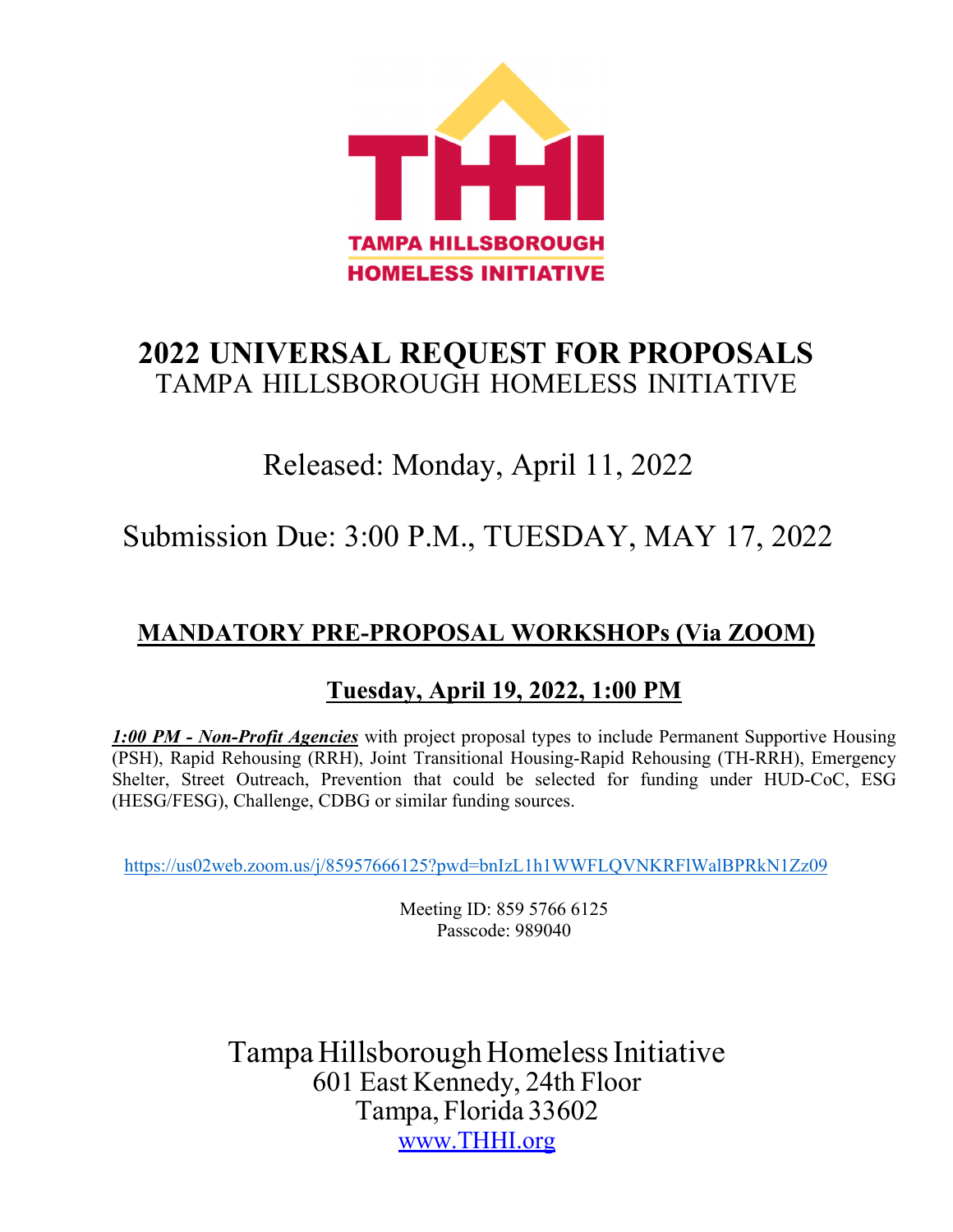#### **Tampa Hillsborough Homeless Initiative (THHI) Continuum of Care Lead Agency 2022 Universal Request For Proposals (RFP)**

In anticipation of several funding opportunities that may become available over the next 12 months, for new and renewal projects, Tampa Hillsborough Homeless Initiative (THHI) is issuing a Request For Proposals (RFP) for the following anticipated and known funding opportunities through the following Hillsborough County, State of Florida, U.S. Department of Housing and Urban Development (HUD) programs, and/or other funding sources:

| <b>FY2022</b> | HUD Continuum of Care Program - New Projects -<br>Permanent Housing Bonus/DV Bonus                      | $\sim$ \$350,000<br><b>(IF HUD provides for and/or awards)</b><br>bonus funds for new project(s)) |
|---------------|---------------------------------------------------------------------------------------------------------|---------------------------------------------------------------------------------------------------|
| <b>FY2021</b> | <b>HUD Youth Homelessness Demonstration Program</b><br>(YHDP)                                           | $\sim $1,000,000$<br>(see details on page $8$ )                                                   |
| <b>FY2022</b> | State Emergency Solutions Grant - (FESG)                                                                | $\sim$ \$147,225                                                                                  |
| <b>FY2021</b> | HUD Continuum of Care Program - Permanent<br>Supportive Housing - Rental Assistance - New<br>Subgrantee | $\sim$ \$1,484,253<br>(See Details on page 9)                                                     |

#### **NEW FUNDING AVAILABLE**

#### **RENEWAL FUNDING (only requires a letter of intent to renew from the agencies currently funded):**

| FY2022                      | Hillsborough Emergency Solutions Grant (HESG) -<br>Renewals – Rapid Re-Housing                     | $\sim$ \$574,807   |
|-----------------------------|----------------------------------------------------------------------------------------------------|--------------------|
| FY2021                      | Community Development Block Grant Program<br>$(CDBG) - Renewals$                                   | $\sim$ \$430,000   |
| FY2021                      | Florida Department of Children and Families (DCF)<br>- Challenge Grant – Renewal – Rapid Rehousing | $\sim$ \$86,000    |
| $2020 -$<br>$2023 -$<br>PY3 | City of Tampa Emergency Solutions Grant (TESG)<br>- PY3 Renewals                                   | $\sim$ \$265,500   |
| FY2021                      | $HUD$ Continuum of Care (CoC) Program –<br>Renewals Only                                           | $\sim$ \$7,728,866 |

*NOTE: FY = Fiscal Year; PY = Program Year; Most Federal Program years operate on an October 1 – September 30 year; State of Florida operates on a July 1 – June 30 year.* 

#### *SEE SECTION II – Funding Opportunities Available/Anticipated – New/Renewals for Detailed Funding Descriptions*

#### *\*\*\*If additional funding opportunities become available to THHI following the issuing of this RFP, THHI reserves the right to select an eligible project submitted in response to this RFP without issuing an additional RFP(s).*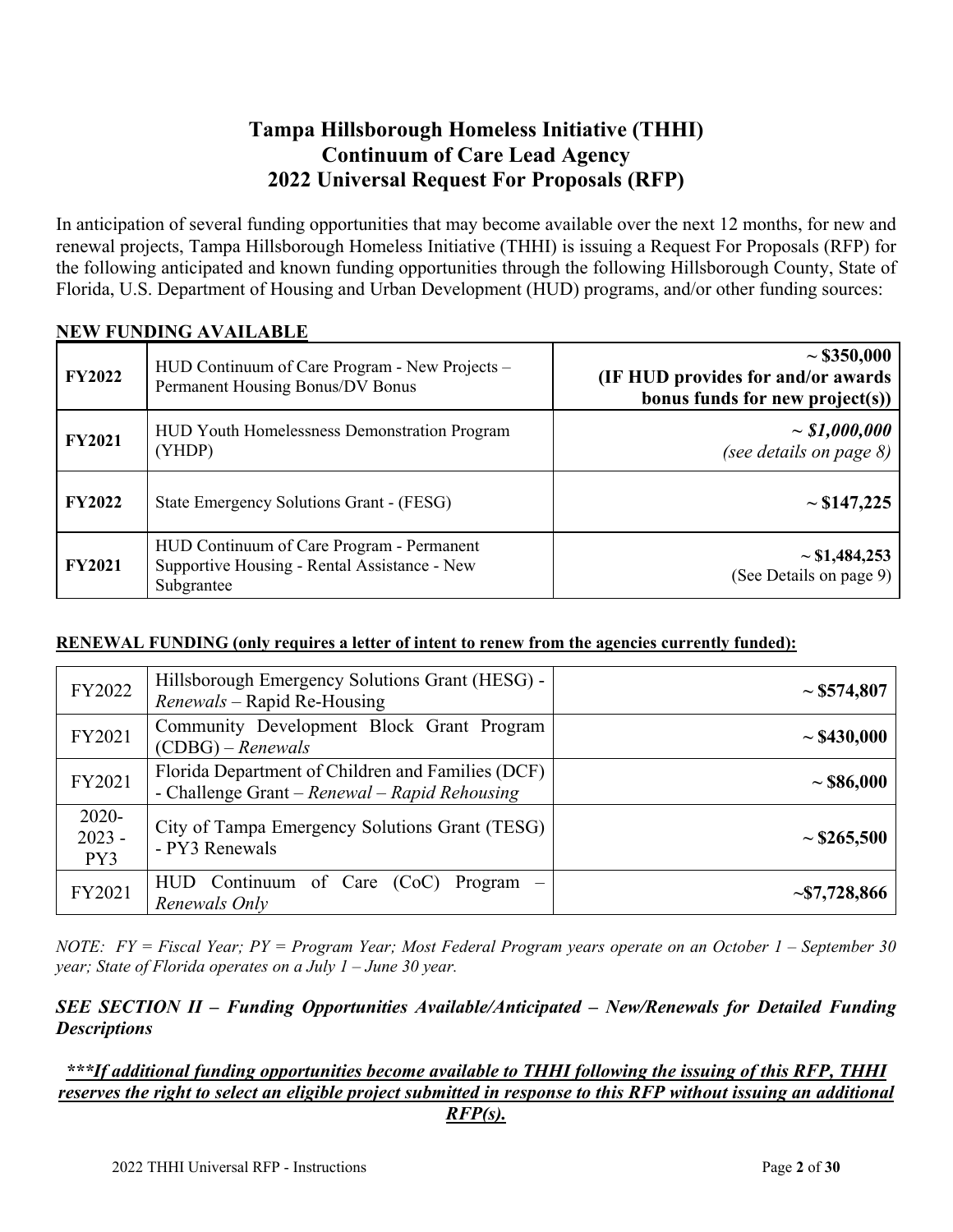#### *Therefore, THHI strongly encourages and will accept project proposals for all project types, including those for which the identified available new funding indicated above may not be include under this RFP.\*\*\**

THHI shall make funding available to finance projects that 1) utilize the Housing First philosophy, 2) emphasizes rapid exit from homelessness, 3) emphasizes stable, permanent housing as a primary strategy for ending homelessness, and 4) that will move the Tampa-Hillsborough County community forward in making homelessness rare, brief and non-recurring.

**This RFP contains information and required forms for potential applicants to apply and compete for grant funds. Potential applicants are advised to read the materials carefully. The material in this RFP does not represent all of the particular priorities, program components, or funding sources currently/potentially available through local, state, or federal funders and may change at the time they (funders) release RFPs/NOFAs for the various funding grants.** 

#### **RFP Questions**

The Mandatory Pre-Proposal Workshop (*see Critical Dates in Section I: General Information*) provides the initial forum for questions related to this RFP. THHI will only accept questions following the Mandatory Pre-Proposal Workshop from agencies that attended the Mandatory Pre-Proposal Workshop on Tuesday, April 19, 2022. Questions from the agencies that attended the Mandatory Pre-Proposal Workshop must be submitted in writing to Lesa Weikel at WeikelL@THHI.org and be received no later than *5 p.m. on Friday, May 13***, 2022**. THHI will compile all questions and answers and provide to the agencies that attended the Mandatory Pre-Proposal Workshop(s).

Successful applications should address goals, objectives and priorities that have been established in consultation with the most recent Consolidated Plans for the City of Tampa (https://www.tampa.gov/housing-and-communitydevelopment/info/h-c-d-documents) and Hillsborough County

(https://www.hillsboroughcounty.org/en/residents/social‐services/affordable‐housing/projects‐plans‐and‐reports‐ notices). Tampa/Hillsborough County CoC's Strategic Plan (560 in 560) and meet the guidelines provided in this Request for Proposals (RFP).

If your organization would like to submit a proposal for consideration, please complete the submission requirements listed in the following pages. Both prospective and current grantees must respond to this RFP if seeking funding – new or renewal - from THHI. Agencies seeking renewal funding for funding listed in the Renewal Funding Available List will only be required to submit a Letter of Intent to Renew. Please see information in the appropriate funding opportunities section for more information.

The organization of this RFP is as follows:

| <b>SECTION I:</b>    | General Information                                                   |
|----------------------|-----------------------------------------------------------------------|
| <b>SECTION II:</b>   | Funding Opportunities Available/Anticipated–New/Renewals              |
| <b>SECTION III:</b>  | Important Information for Potential Sub-Recipients                    |
| <b>SECTION IV:</b>   | Eligibility Criteria to Apply and Proposal Requirements               |
| <b>SECTION V:</b>    | <b>Funding Priorities</b>                                             |
| <b>SECTION VI:</b>   | Proposal Evaluation and Selection                                     |
| <b>SECTION VII:</b>  | Innovative and Effective Practices to Meet Identified Community Needs |
| <b>SECTION VIII:</b> | <b>RFP Documents and Attachments</b>                                  |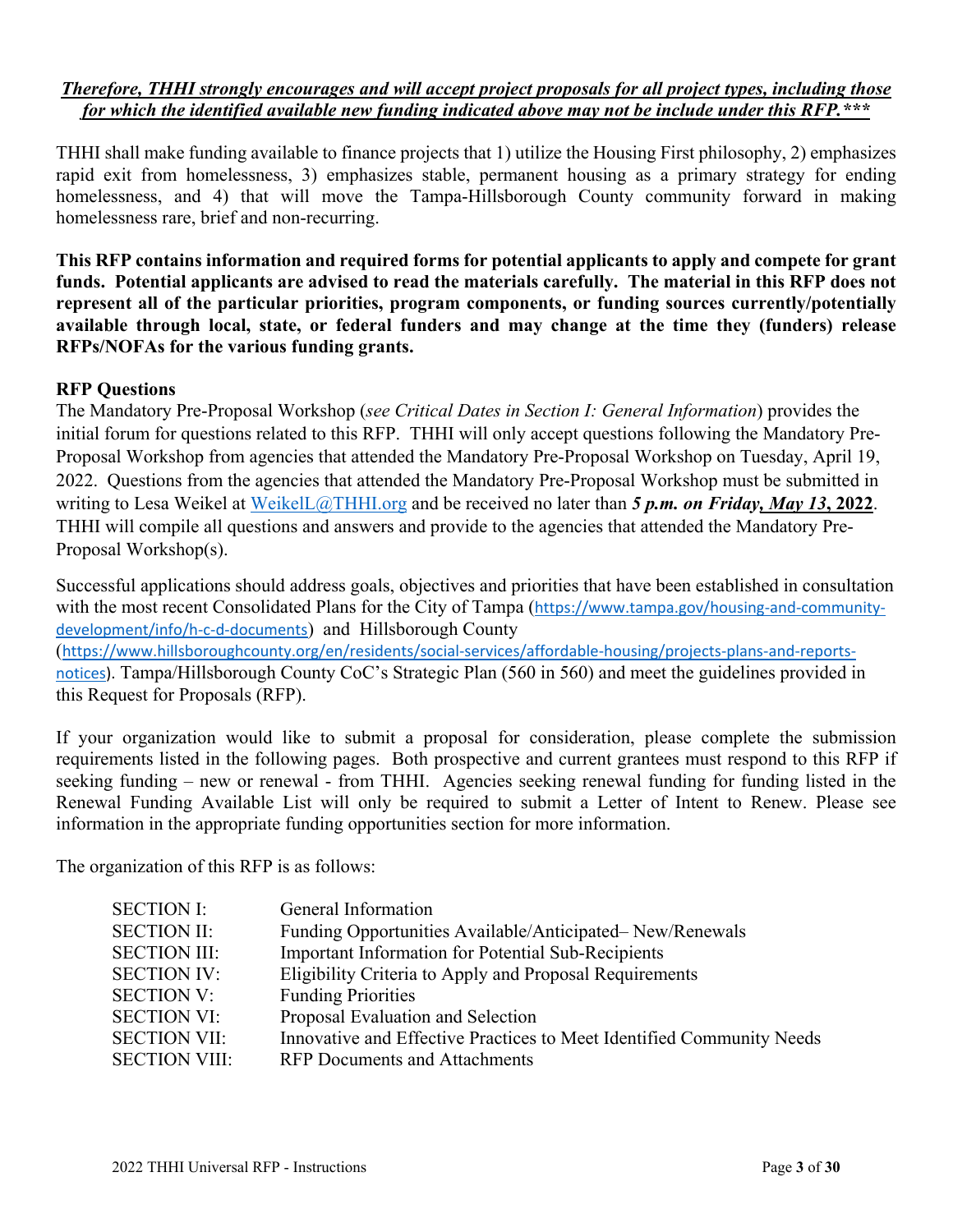# **SECTION I: General Information**

#### **Strategic Use and Alignment of Resources**

THHI is designated as lead agency and HUD Collaborative Applicant for the Tampa/Hillsborough County Continuum of Care. THHI is responsible for ensuring that resources, available to the community to assist those experiencing homelessness and those at-risk of homelessness, are strategically utilized to maximize impact, effectiveness and alignment. Therefore, THHI reserves the right to match funding opportunities available to the proposals received to ensure alignment of resources with community needs and appropriate target populations. All proposals received will be evaluated for their appropriateness for each funding opportunity that may be available. THHI reserves the right to award more than one (1) funding source to a selected proposal if necessary to maximize a project's effectiveness and overall impact.

Recognizing that while different funding sources have different regulations, nearly all of the available and anticipated funding sources will fall under the HUD CoC or ESG programs. THHI recommends that activities and expenses in the proposed projects meet either the HUD CoC or ESG programs eligible categories/criteria. In the event a proposal is selected for a funding source with other regulatory requirements, THHI will work with the applicant to help convert the project to the requirements of the specific funding source.

Therefore, it is not necessary for the Proposer to indicate or match their proposed project to one of the funding sources or amounts listed above unless otherwise specified. Proposers may indicate, on the Application, a funding source(s) that they *DO NOT* want their project considered for. All proposals must fit one of the project types listed:

#### **Project Proposals Accepted Under this RFP**

THHI encourages organizations to submit proposals for projects, even if the project does not 'fit' perfectly into the funding descriptions above. By submitting a proposal, the organization is informing THHI of projects it intends or desires to develop to help meet an unmet need in the community and collaboratively work to make homelessness rare, brief and non-recurring in Tampa-Hillsborough County.

- New project a project that does not currently exist and if funded will increase overall capacity
- **Expanded Project** a project that is currently operational that will add additional overall capacity
- **Renewal Projects** projects that are currently operating and listed as renewal projects in this RFP that require a Letter of Intent in response to this RFP
- **Support Funding for A Current Project** a project currently operating in the community that has experienced a funding gap due to a decrease in funding by another governmental or nongovernmental funding source. *(Non-governmental funding is defined as funding received from entities that regularly provide funding to community efforts; it does not refer to funds from private/ individual donations.)* Organizations must clearly demonstrate in their proposal the project's current funding level, identify the gap and how the proposal funding is needed to maintain current service capacity. *NOTE: Not all of the funding sources included in this RFP can be used for this purpose.*

Funding requests that 'supplant' or to replace a project's current funding source(s) will not be accepted.

If a project includes multiple, linked activity types (components), only one proposal needs to be completed that details the different activity types as part of the proposal. For example: a Community Housing Solutions Center Emergency Shelter with Coordinated Entry Access point is a single project with two eligible activities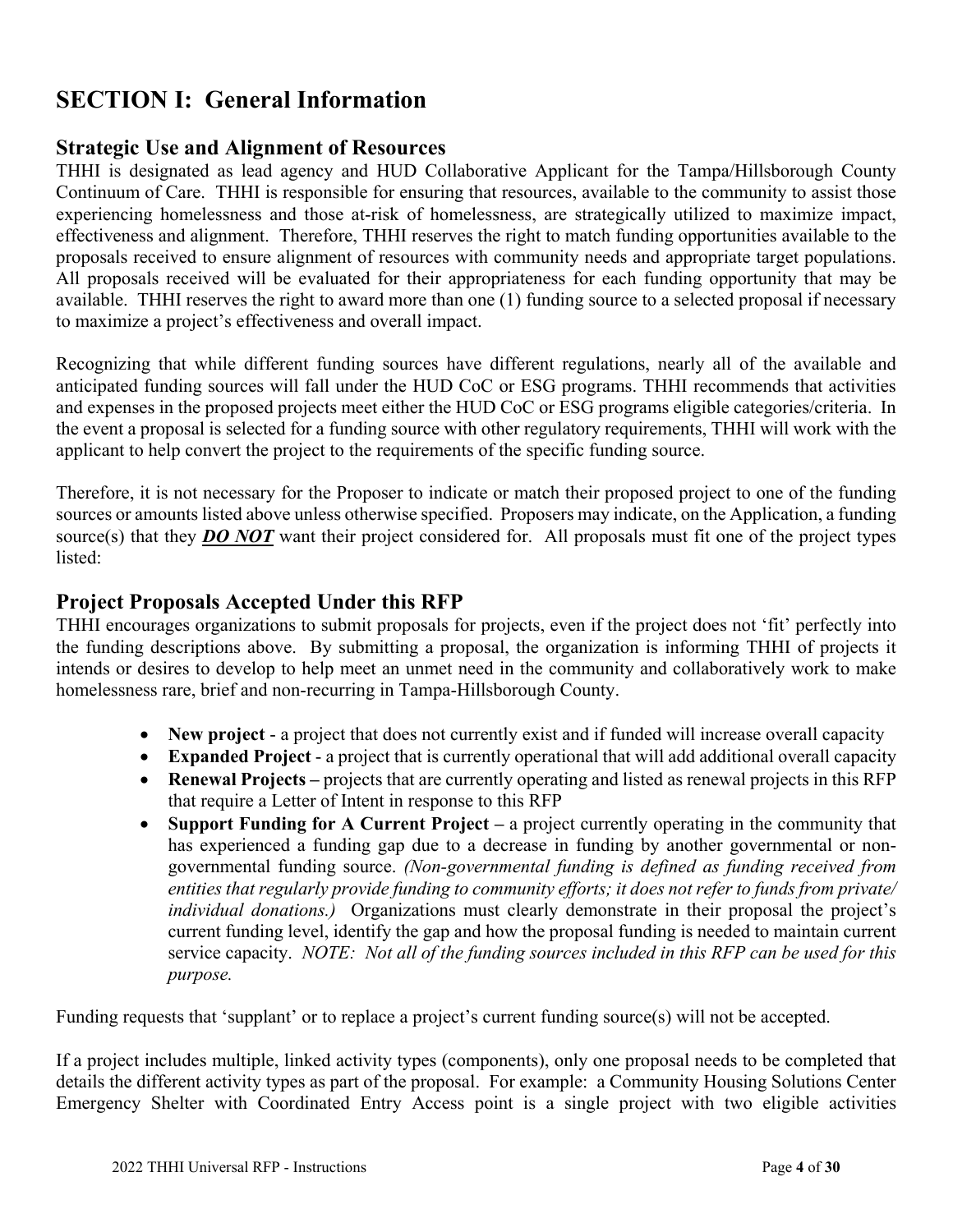(components). The single project proposal should explain in detail both activity types and the project outcomes for the different activity types.

#### *See Section VII of this RFP for additional information to consider related to project types.*

#### **Project Completion Timeframes**

For most project types, the Proposed Project should be able to be operational within 1 to 3 months following the award of funding. For acquisition, new construction and/or rehab projects, proposed projects may be 'Shovel Ready" or "Pipe Line" projects.

"Shovel Ready" projects are projects where planning and engineering is advanced enough that with sufficient funding, construction can begin within a very short time, including the ability to ensure occupancy of units within 12 months or less following an award of funding.

"Pipe Line" projects are those that have concrete plans in place, but the process to develop to occupancy is greater than 12 months, but less than 18 months. Project ideas that have not had preliminary budget, timeline and planning completed are not "Pipe Line" Projects.

#### **Housing First Philosophy**

Projects must utilize a Housing First philosophy, which is an approach to make homelessness rare, brief and nonrecurring, that centers on providing people experiencing homelessness with housing as quickly as possible – and then providing services as needed. This approach has the benefit of being consistent with what most people experiencing homelessness want and seek help to achieve. Housing First programs share critical elements:

- A focus on helping individuals and families access and sustain permanent housing as quickly as possible without unnecessary barriers or time limits;
- A variety of services delivered to promote housing stability and individual well-being on an as-needed basis; and
- A standard lease agreement to housing as opposed to mandated therapy or services compliance

#### **MANDATORY PRE-PROPOSAL WORKSHOP**

**THHI will host a Mandatory Pre-Proposal Workshop for N***on-Profit Agencies* with project proposal types to include Permanent Supportive Housing (PSH), Rapid Rehousing (RRH), Joint Transitional Housing-Rapid Rehousing (TH-RRH), Emergency Shelter, Street Outreach, Prevention that could be selected for funding under HUD-CoC, ESG (HESG/FESG/TESG), Challenge, CDBG, YHDP, or similar funding sources.

This workshop will be held on *Tuesday, April 19, 2022 at 1:00 PM* via Zoom Meeting:

https://us02web.zoom.us/j/85957666125?pwd=bnIzL1h1WWFLQVNKRFlWalBPRkN1Zz09 Meeting ID: 859 5766 6125 Passcode: 989040

The purpose of the Pre-Proposal Workshop is to answer questions and provide clarifications of information in the 2022 Universal Request for Proposal.

Attendance at the appropriate Pre-Proposal Workshop(s) *is required* for those agencies/organizations submitting new project / new funding proposals under this RFP. Agencies seeking only renewals and/or with Previously Conditionally Selected Unfunded Project Proposals (as identified in these instructions) are not required to attend – unless they will be submitting a new project proposal.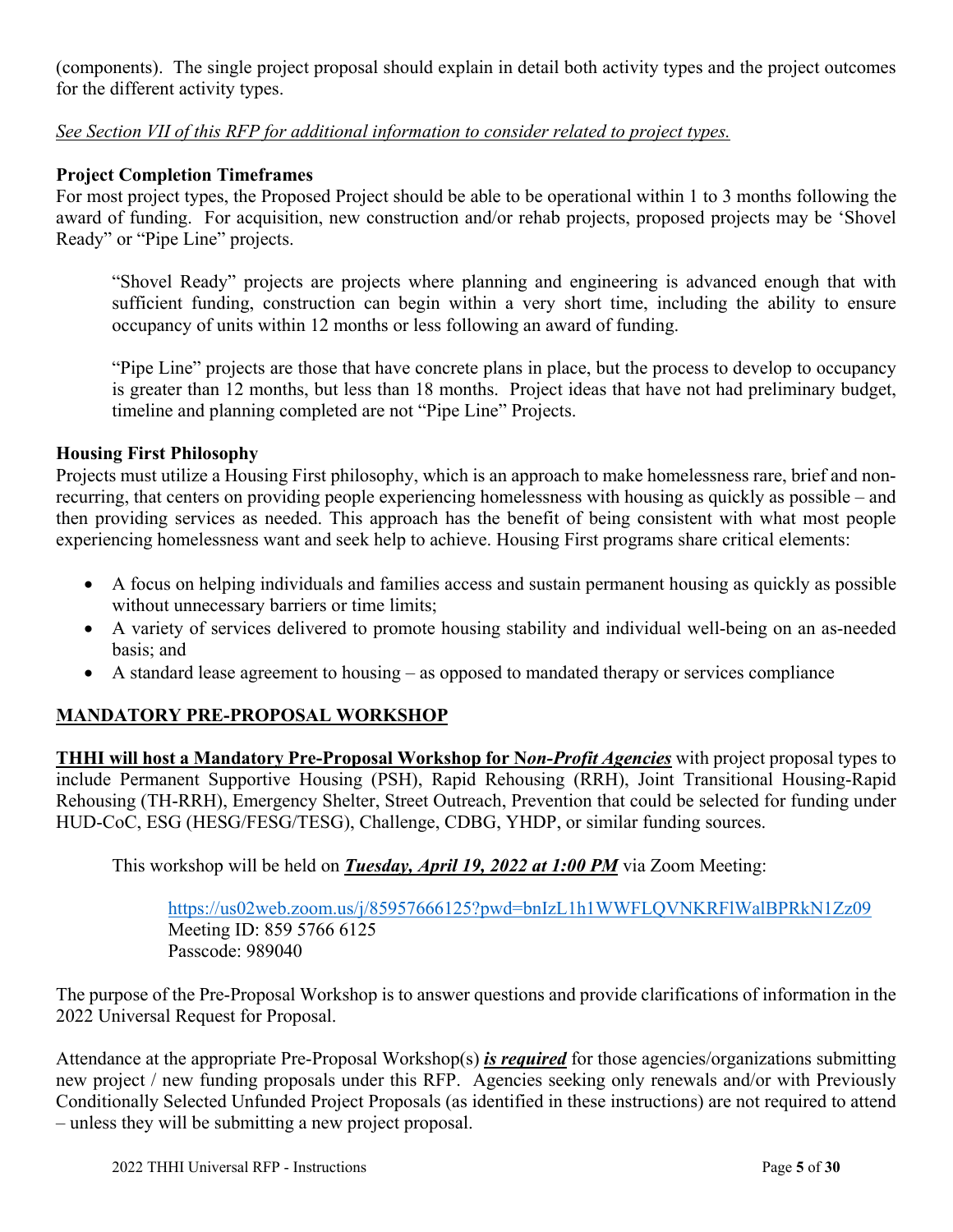#### **SUBMISSION TYPES – under this RFP, there are 3 types of submissions:**

- New Project Proposals (new projects / projects seeking new funding o Non-Profit Agencies (Service Providers)
- Letters of Intent to Renew for current renewable projects, listed on pages 10-12 using the Letter of Intent to Renew Form included as an attachment to this RFP
- Letters of Continued Interest for Previously Conditionally Selected Unfunded Project Proposals, listed on pages 13-14 - using the Letter of Continued Interest Form included as an attachment to this RFP

See appropriate details in Section II of this RFP for the requirements of each submission type.

#### **THE SUBMISSION DEADLINE – FOR ALL SUBMISSIONS TYPES is 3:00 P.M. on TUESDAY, MAY 17, 2022.**

All **New Project Proposals** for new funding **MUST be submitted via the One Drive Process** that will be emailed to all persons attending the Mandatory Pre-Proposal Workshop.

All **Letters of Intent to Renew Forms and Letters of Continued Interest Forms MUST be submitted electronically via email sent to Antonio Byrd, COO, Tampa Hillsborough Homeless Initiative at ByrdA@THHI.org**.

#### *WITHOUT EXCEPTION, NO PROPOSALS OR LETTERS OF INTENT TO RENEW FORMS / CONTINUE INTEREST FORMS WILL BE ACCEPTED BY THHI AFTER THE SUBMISSION DEADLINE STATED ABOVE.*

| Monday, April 11, 2022                                       |         | THHI Issues 2022 Universal Request For Proposals                                                                                                                                                                                                                                                                                                                                                                                         |
|--------------------------------------------------------------|---------|------------------------------------------------------------------------------------------------------------------------------------------------------------------------------------------------------------------------------------------------------------------------------------------------------------------------------------------------------------------------------------------------------------------------------------------|
| 1:00 PM<br>Tuesday, April 19, 2022<br><b>CDBG</b> ) Projects |         | Mandatory Pre-Proposal Workshop for Non-Profit (non-<br>Developer/investors) for project types of PSH, RRH, Joint-RRH-<br>TH, Emergency Shelter, Street Outreach, Supportive Services<br>Only (applicable funding sources - HUD-CoC, HESG, FESG,                                                                                                                                                                                         |
| <b>Tuesday, May 17, 2022</b>                                 | 3:00 PM | <b>SUBMISSION DEADLINE FOR:</b><br>1) <i>New/Expanded Project Proposals</i> submitted via the One<br>Drive Submission Process emailed to all attendees at the<br>Mandatory Pre-Proposal Workshop<br>2) Letters of Intent to Renew (Renewal Projects) –<br>Electronically via email as stated in this RFP<br>3) Letter of Continued Interest (Previously Submitted Project<br>Proposals) – Electronically via email as stated in this RFP |
| Wednesday, May 18, 2022                                      | 9:00 AM | THHI Staff Threshold Review to Ensure Adherence to the<br>Eligibility Criteria and Fatal Flaw Review as posted in the THHI<br><b>2022 UNIVERSAL RFP</b>                                                                                                                                                                                                                                                                                  |

#### **Critical Dates and Timeline**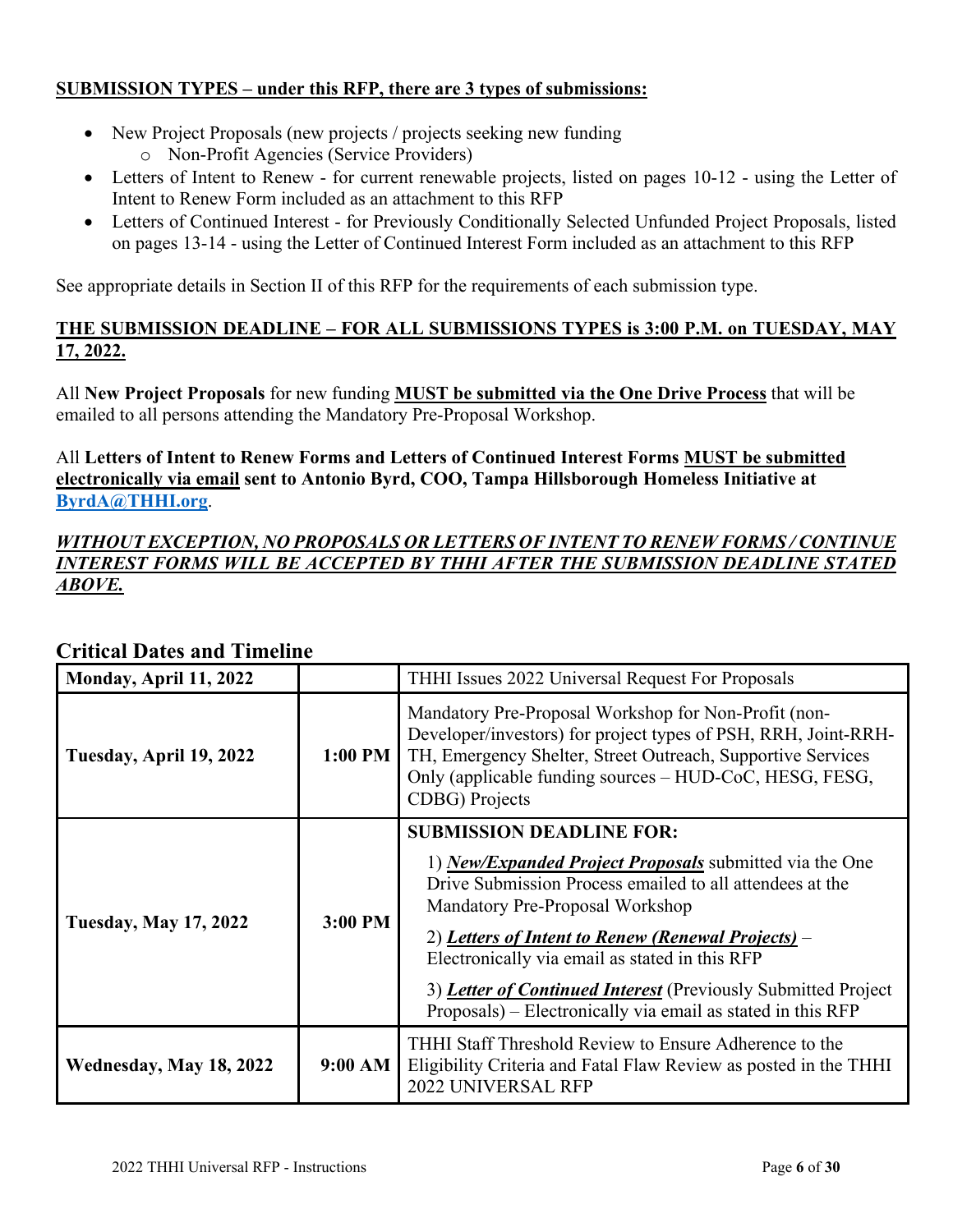| 10:00 AM<br><b>Friday, May 20, 2022</b> |         | CoC Ranking and Review Committee Member Evaluation -<br>Committee Members will meet (virtually) to score each project<br>proposal using the THHI 2022 Universal RFP Threshold and<br>Scoring Criteria                                                                                                                                                                            |
|-----------------------------------------|---------|----------------------------------------------------------------------------------------------------------------------------------------------------------------------------------------------------------------------------------------------------------------------------------------------------------------------------------------------------------------------------------|
| Wednesday, May 25, 2022                 | 1:00 PM | THHI Board Review Committee Meeting (virtually) to Receive<br>Project Recommendations from R&R Committee Applications<br>and Determine Funding Recommendation for THHI Board of<br>Directors.<br>(THHI Board Review Committee may request each applicant<br>agency to make a presentation and/or be present to answer<br>questions they may have about their submitted proposal) |
| Thursday, June 9, 2022                  | 4:00 PM | <b>THHI Board of Directors Meeting; THHI Board Application</b><br>Review Committee presents their final recommendations to<br>the THHI Board of Directors; The THHI Board of Directors<br>make the FINAL APPROVAL of projects for funding,<br>including conditional awards as indicated in Section VI of<br>this RFP.                                                            |
| Thursday, June 23, 2022                 | 5:00 PM | Notice of Selection, Conditional Selection or Non-Selection to all<br>project proposal applicants                                                                                                                                                                                                                                                                                |

*Please Note: A separate timeline and addendum will be released at a later date with regard to HUD's CoC Program Competition following HUD's release of the 2022 NOFO for CoC Renewal Projects.* 

# **SECTION II: Funding Opportunities Available/Anticipated– New/Renewals**

As initially stated, in anticipation of several funding opportunities that may become available over the next 12 months, for new and renewal projects, Tampa Hillsborough Homeless Initiative (THHI) is issuing a Request For Proposals (RFP) for the following anticipated and known funding opportunities through the following Hillsborough County, State of Florida, U.S. Department of Housing and Urban Development (HUD) programs, City of Tampa, and/or other funding sources:

#### **New Project Funding**

**FY2022 HUD CoC Competition- New Project(s): ~ \$350,000** 

At the time of this RFP, no information has been released regarding HUD's FY2022 CoC Program Competition process or application. A CoC Bonus funding for new or expanded projects *MAY* be available and a Domestic Violence (DV) Bonus project *MAY* be available. If this funding is available, THHI will select an applicable project(s) from the proposals through this RFP process.

HUD CoC Program funding for a New Project through a CoC Bonus and/or DV Bonus (if available) or reallocation can be used for the following project types, in accordance with 24 CFR Part 578.

o Permanent Housing (PH)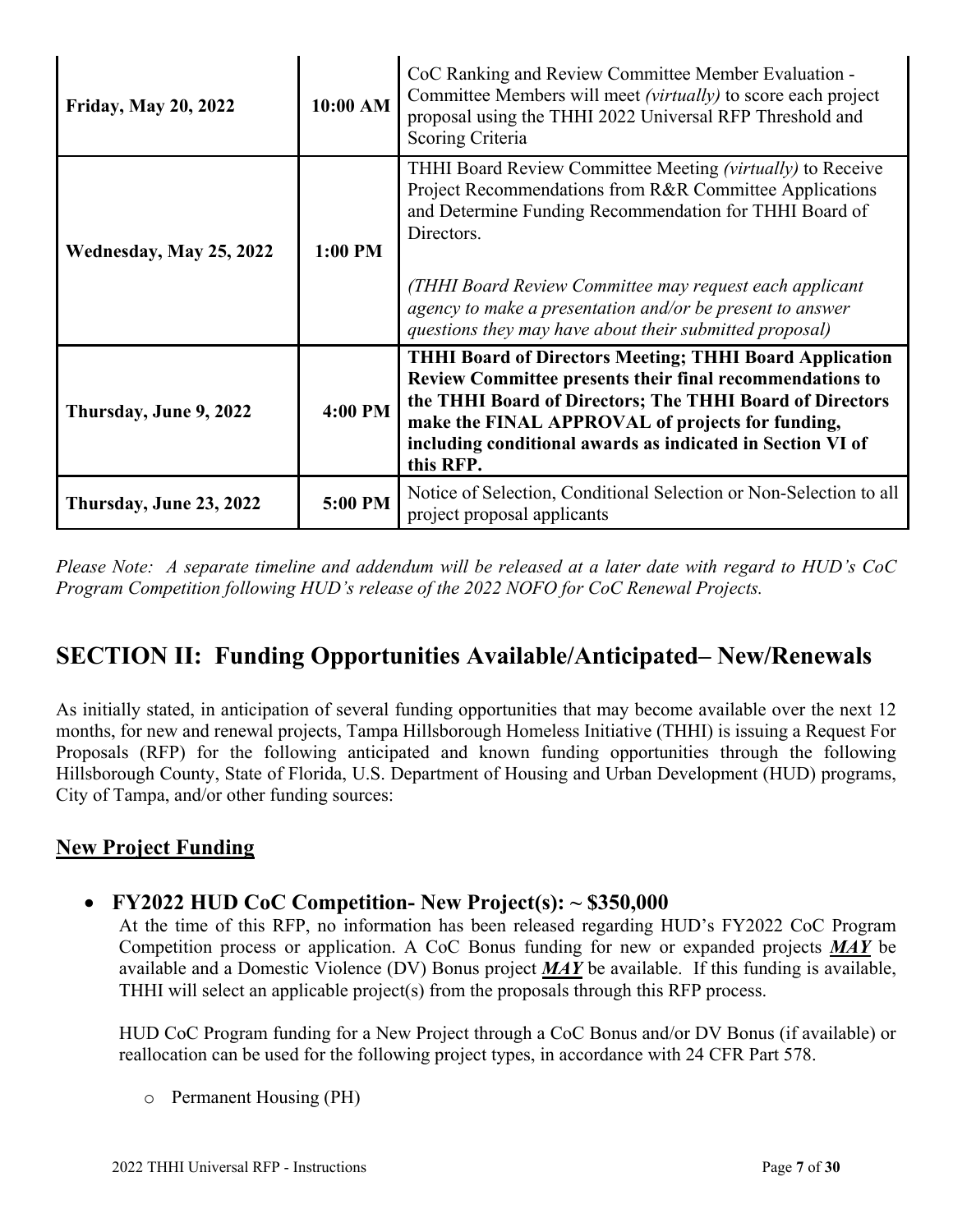- **Permanent Supportive Housing (PSH)** to include project-based and/or scattered site rental assistance/leasing projects with supportive services, that serves persons with disabilities and may be required to be dedicated Chronic.
- Rapid Re-Housing (RRH)
- o Joint Transitional Housing Rapid Rehousing
- o Coordinated Entry

In the event HUD's FY2022 CoC Program Competition does allow for the submission of a new or expanded Project(s) through a Bonus category, the new project(s) will be selected from the proposals received through this RFP process.

#### **PY2022 Florida Emergency Solutions Grant (FESG) ~ \$147,225**

THHI's State of Florida Emergency Solutions Grant funding is being renewed) by the Florida Department of Children & Families (Department) Office on Homelessness (Office), under the federally funded Emergency Solutions Grant (ESG) program, authorized by section 420.622(10) of the Florida Statutes and in 24 CFR 576. Funds under this grant source may be used to assistance individuals/families literally homeless in the Tampa-Hillsborough County geographical area. Agencies selected under this program will be conditionally awarded until final notification of awards are announced by DCF. The grant term for this program will be July 1, 2022 through June 30, 2023. ESG funds may be used for five program components: street outreach, emergency shelter, homelessness prevention, and rapid re-housing assistance as well as administrative activities. The five program components and the eligible activities that may be funded under each are set forth in 24 CFR 576.101 through 24 CFR 576.107.

This funding may be awarded on a 1-year basis with automatic renewal for up to a total of 3 years.

#### **FY2021 Youth Homelessness Demonstration Grant (YHDP-Round 6) ~ \$1,000,000**

As the Tampa/Hillsborough County's Collaborative Applicant, THHI, in collaboration with the CoC's Unaccompanied Youth Committee, Youth Advocacy Board and other key stakeholders, will be applying in response to HUD's FY2021 YHDP NOFO on behalf of the Continuum of Care. The initial application is an application to selected as a YHDP community and receive support "in the development and implementation of a coordinated community approach to preventing and ending youth homelessness." If selected, the YHDP grant involves two (2) steps. The first step is the development of a Coordinated Community Plan (CCP). Only after a CCP is completed and accepted by HUD, is funding made available to projects identified and included in the CCP.

The YHDP funding is awarded based on a formula HUD explains in the YHDP NOFO. The minimum award is \$1,000,000; the maximum is determined by HUD's formula. The anticipated funding for projects to be available is October 2023. *Project proposals received during this RFP cycle that are UAY focused and selected for conditional award will have first priority in being included in the CCP and YHPD project funding.* 

The target population to be served by YHDP funding is unaccompanied youth (UAY), ages 16-24, including parenting youth, where no member of the household is over the age of 24. The YHDP funding may be used to serve UAY that are experiencing literal homelessness, fleeing domestic violence as well as those are experiencing housing instability (e.g. couch surfing).

More Information about YHDP funding can be found at:https://www.hudexchange.info/programs/yhdp/fy-2021-application-resources/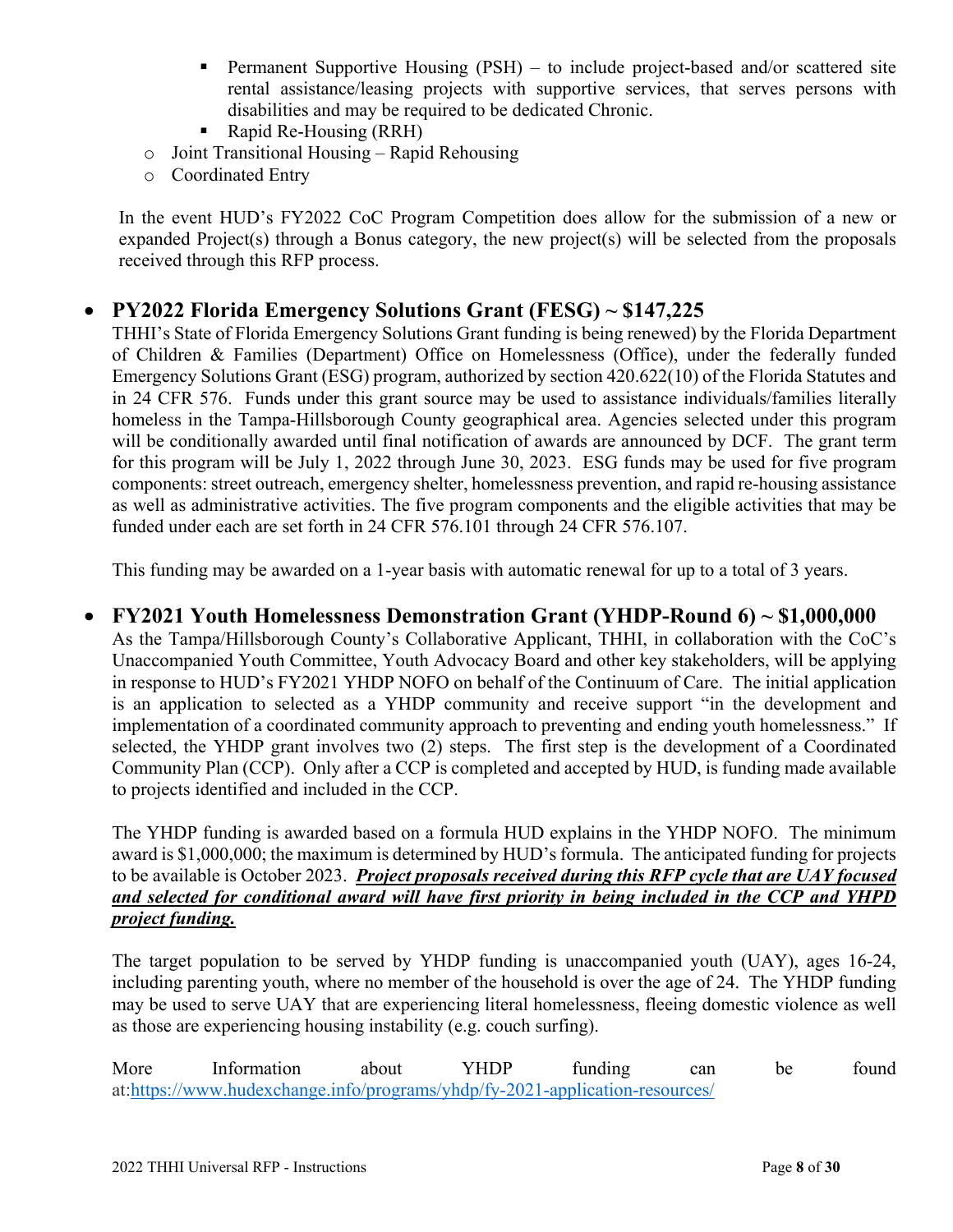Agencies that desire to serve the UAY population, are strongly encouraged to review HUD FY2021 YHDP NOFO, including HUD's YHDP NOFO Appendix A – https://www.hud.gov/sites/dfiles/CPD/documents/FY21-YHDP-Appendix-A-Final.pdf – that provides details and information about projects/activities that could be eligible for YHDP funding. It is important to note, the YHDP project funding is renewed as part of the HUD CoC Program Funding Competition, and at time of renewal, the only YHPD projects eligible for renewal must comply with the eligible projects/activities of the HUD CoC Program, under 24 CFR Part 578.

#### **HUD Continuum of Care Program - Permanent Supportive Housing - Rental Assistance - New ~ \$1,484,253**

THHI is seeking a new subgrantee for a HUD-CoC Permanent Supportive Housing Project that is Tenant Based Rental Assistance. Under this funding, THHI is the grantee and the subgrantee manages the project.

The subgrantee would provide all rental and supportive services outlined in the budget below. In addition, the project can use up to 20 Chronic Dedicated Housing Choice Vouchers, in collaboration with The Tampa Housing Authority, in which the subgrantee provides supportive services/case management. In total, 94 households are to be assisted with permanent supportive services. Rental assistance is provided based on 24 CFR part 578, as tenant based rental assistance. At time of transfer, selected subgrantee would work with current subgrantee to ensure a smooth transition for the enrolled households. The grant term for this project is October 1, 2022 to September 30, 2023 and would be eligible for renewal under the HUD CoC Program renewal process. This is a cost reimbursement grant that will require monthly reimbursement requests and reporting to the grantee (THHI).

| <b>Rental Assistance*</b>                                                                          | \$1,032,288.00 |
|----------------------------------------------------------------------------------------------------|----------------|
| <b>Supportive Services</b>                                                                         |                |
| Case Management - Salary/Benefits; supervisor - salary<br>benefit; staff mileage                   | \$320,992.00   |
| <b>Utility Deposits</b>                                                                            | \$<br>4,000.00 |
| Operating Of Supportive Services (other related costs such<br>as supplies, phones, office space)   | \$42,275.00    |
| <b>Supportive Services Total</b>                                                                   | \$367,267.00   |
| <b>Admin-Agency</b>                                                                                | \$42,349.00    |
| <b>Admin - THHI</b>                                                                                | \$42,349.00    |
| <b>TOTAL PROJECT FUNDING</b>                                                                       | \$1,484,253.00 |
|                                                                                                    |                |
| <b>Total Match Required for Funding (25% of Total Grant</b><br>Award including THHI admin portion) | \$371,063.25   |
|                                                                                                    |                |

Funding Budget Available:

*\*Rental Assistance budget may be increased by HUD based on FMR at time of Award in alignment with the following number of unit sizes included in this project:* 

| Total Funded Units   70 |  |
|-------------------------|--|
| $0$ Bedroom $\mid 0$    |  |
| 1 Bedroom   43          |  |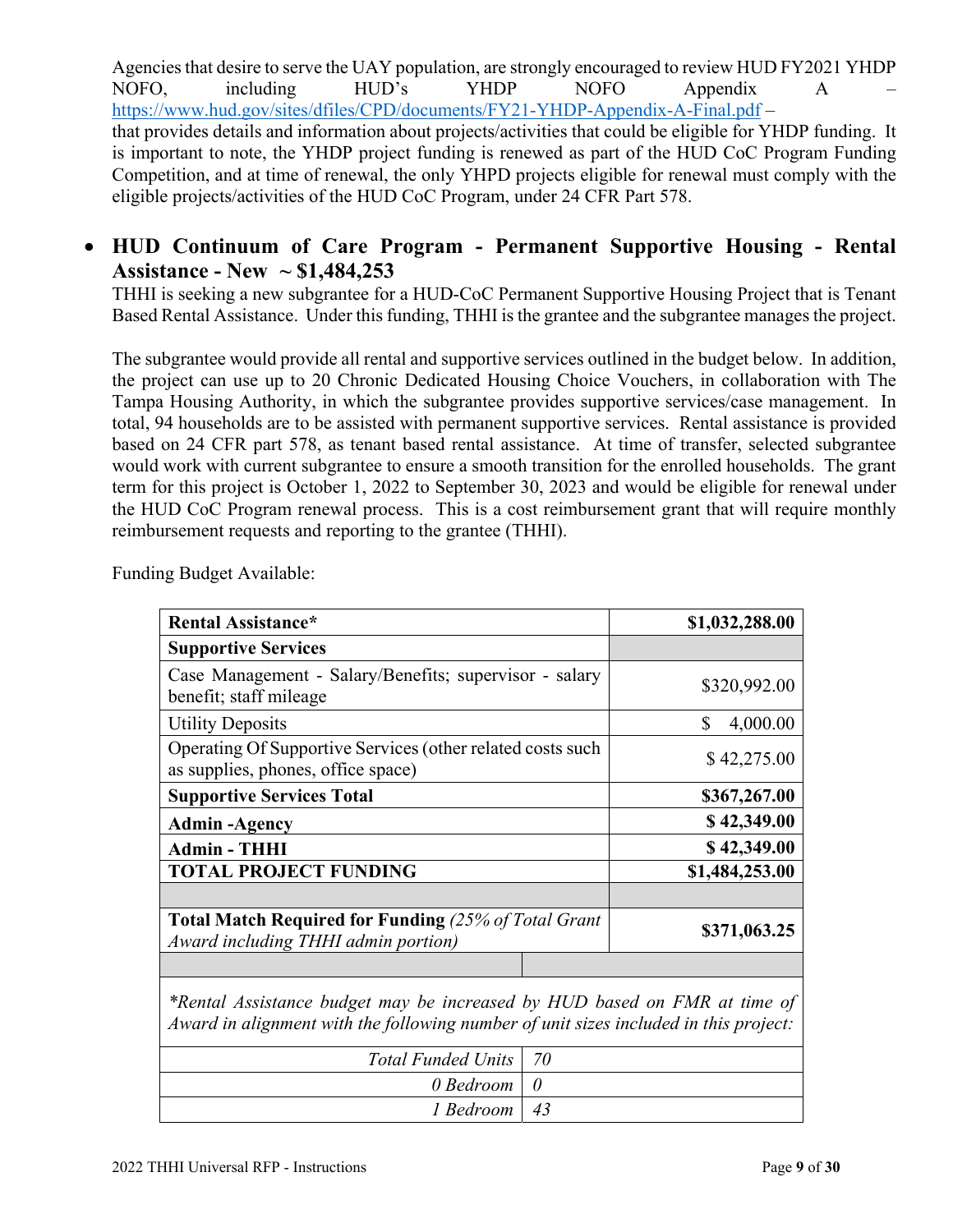| $\angle$ Bedroom | $\sim$<br>44 |
|------------------|--------------|
| s Bedroom        | ັ            |

### **Renewal Projects List**

The funding and applicable projects listed in this section are considered Renewal Projects for THHI's 2022 Universal RFP Cycle and the funded agency *MUST submit a Letter of Intent to Renew Form in response to this RFP*.

If an eligible renewal project does not submit a letter to renew and/or informs THHI in writing that they will not be seeking renewal, THHI will utilize the project's funding for a new project selected from the project proposals received during the Universal RFP cycle.

#### **PY2022 HESG (Hillsborough County) – Renewal Projects: ~ \$574,807**

| <b>Sub-Recipient</b>                                     | <b>Funding</b><br><b>Source</b> | <b>Project Name</b>                                                                    |
|----------------------------------------------------------|---------------------------------|----------------------------------------------------------------------------------------|
| <b>Agency for Community</b><br><b>Treatment Services</b> | <b>HESG</b>                     | Rapid Rehousing (Rapid Exit)                                                           |
| <b>Catholic Charities</b>                                | <b>HESG</b>                     | Rapid Rehousing                                                                        |
| Cove Behavioral Health                                   | <b>HESG</b>                     | <b>Community Housing Solutions</b><br>Center – Rapid Rehousing (Rapid<br>Exit)         |
| A.S.A.P / dba EPIC                                       | <b>HESG</b>                     | Rapid Rehousing                                                                        |
| <b>Metropolitan Ministries</b>                           | <b>HESG</b>                     | Stable Home Stable Family – Rapid<br>Rehousing (Rapid Exit and<br>Unaccompanied Youth) |

#### **Projects Initially Funded with CDBG that are Currently Funded with County ESG-CV ~ \$430,000**

| <b>Sub-Recipient</b>           | <b>Funding</b><br><b>Source</b> | <b>Project Name</b>                                           |  |
|--------------------------------|---------------------------------|---------------------------------------------------------------|--|
| Cove Behavioral Health         | <b>CDBG</b>                     | Solutions<br>Housing<br>Community<br>Center – Off-Site Units  |  |
| Dawning Family Services        | <b>CDBG</b>                     | Family Housing Solutions Center                               |  |
| <b>Metropolitan Ministries</b> | <b>CDBG</b>                     | Prevention and Diversion Staffing<br>Rapid Rehousing Staffing |  |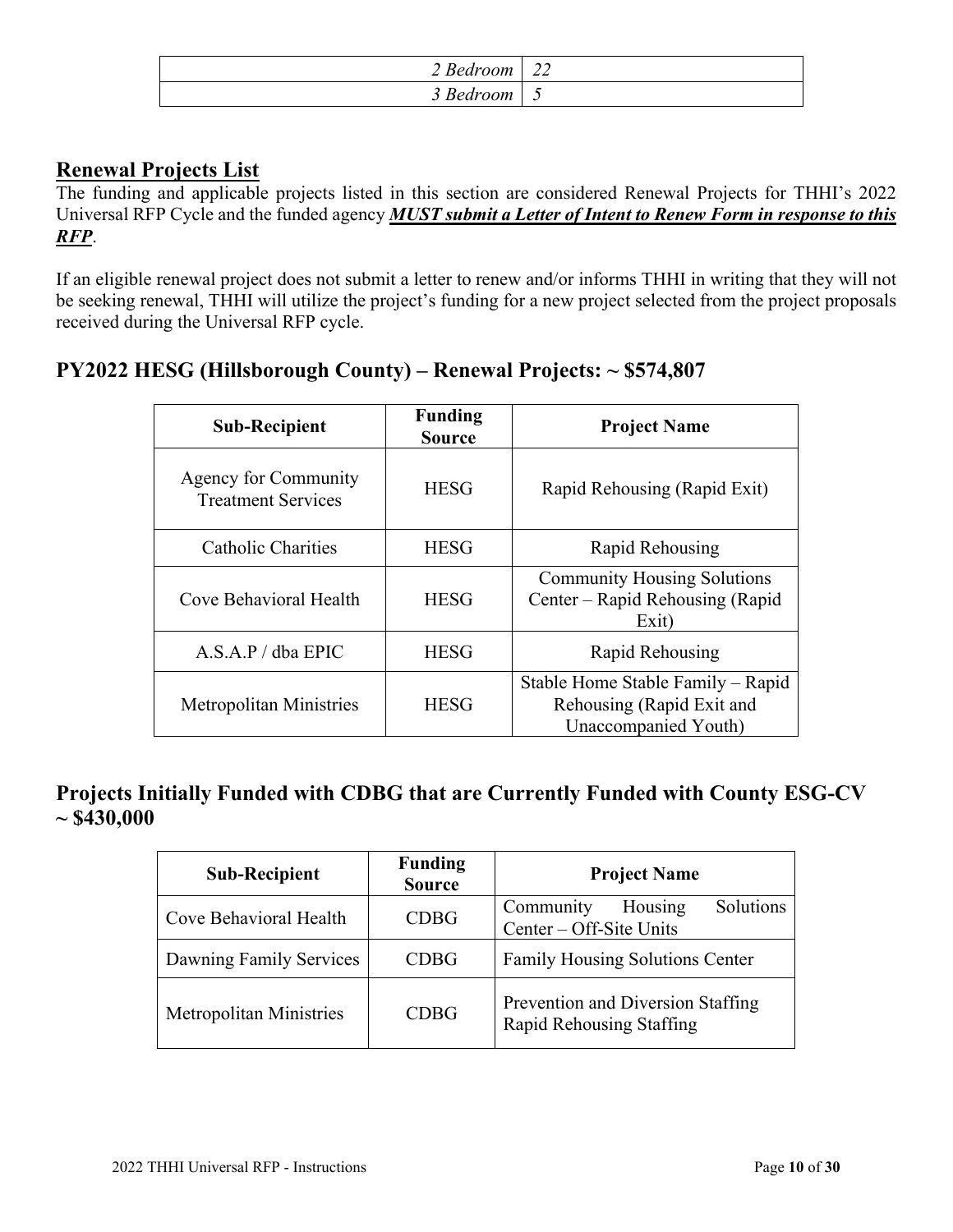#### **PY2022 Florida Challenge Grant – Renewal Projects ~ \$86,000**

| <b>Sub-Recipient</b>                                 | <b>Funding</b><br><b>Source</b> | <b>Project Name</b>          |
|------------------------------------------------------|---------------------------------|------------------------------|
| Agency for<br><b>Community Treatment</b><br>Services | Challenge                       | Rapid Rehousing (Rapid Exit) |

 **Challenge Renewal Projects -** the following Challenge projects are eligible for renewal:

#### **FY2022 HUD CoC Program – Renewal Projects - \$7,728,866**

As of this RFP, HUD has not opened the FY2022 CoC Program Competition; therefore, additional information and requirements specific to the HUD CoC Program Competition will be released as an addendum to this RFP to ensure compliance with any and all of HUD's requirements contained in their (HUD) FY2022 CoC Program Competition NOFA.

**CoC Renewal Projects -** The following CoC projects are eligible for renewal based on the approved funding award amounts from HUD's 2021 CoC Program Non-Competitive Renewal process:

| <b>Agency</b>                                            | <b>Sub-Recipient</b><br>(if applicable)                 | <b>Project Name</b>                                 | <b>Project Type</b>          | <b>Amount of</b><br>Renewal<br><b>Funding</b><br>(Based on<br>FY21<br>Awards) |
|----------------------------------------------------------|---------------------------------------------------------|-----------------------------------------------------|------------------------------|-------------------------------------------------------------------------------|
| Agency for<br>Community<br><b>Treatment Services</b>     | n/a                                                     | Hillsborough County<br>Permanent Housing<br>Program | PSH-Project<br><b>Based</b>  | \$148,456                                                                     |
| Agency for<br>Community<br><b>Treatment Services</b>     | n/a                                                     | Hillsborough<br>H.E.A.R.T Project                   | PSH - Leasing                | \$2,150,727                                                                   |
| Catholic Charities<br>Diocese of St.<br>Petersburg, Inc. | n/a                                                     | Pathways Rapid<br>Rehousing Program                 | <b>RRH</b>                   | \$1,208,277                                                                   |
| Housing Authority of<br>the City of Tampa                | n/a                                                     | <b>TRA Collaborative</b>                            | $PSH - Rental$<br>Assistance | \$419,172                                                                     |
| Housing Authority of<br>the City of Tampa                | n/a                                                     | <b>TRA Collaborative</b><br>2004                    | $PSH - Rental$<br>Assistance | \$229,565                                                                     |
| Tampa Hillsborough<br>Homeless Initiative,<br>Inc.       | Agency for<br>Community<br>Treatment<br><b>Services</b> | More H.E.A.R.T.                                     | $PSH - Leasing$              | \$493,133                                                                     |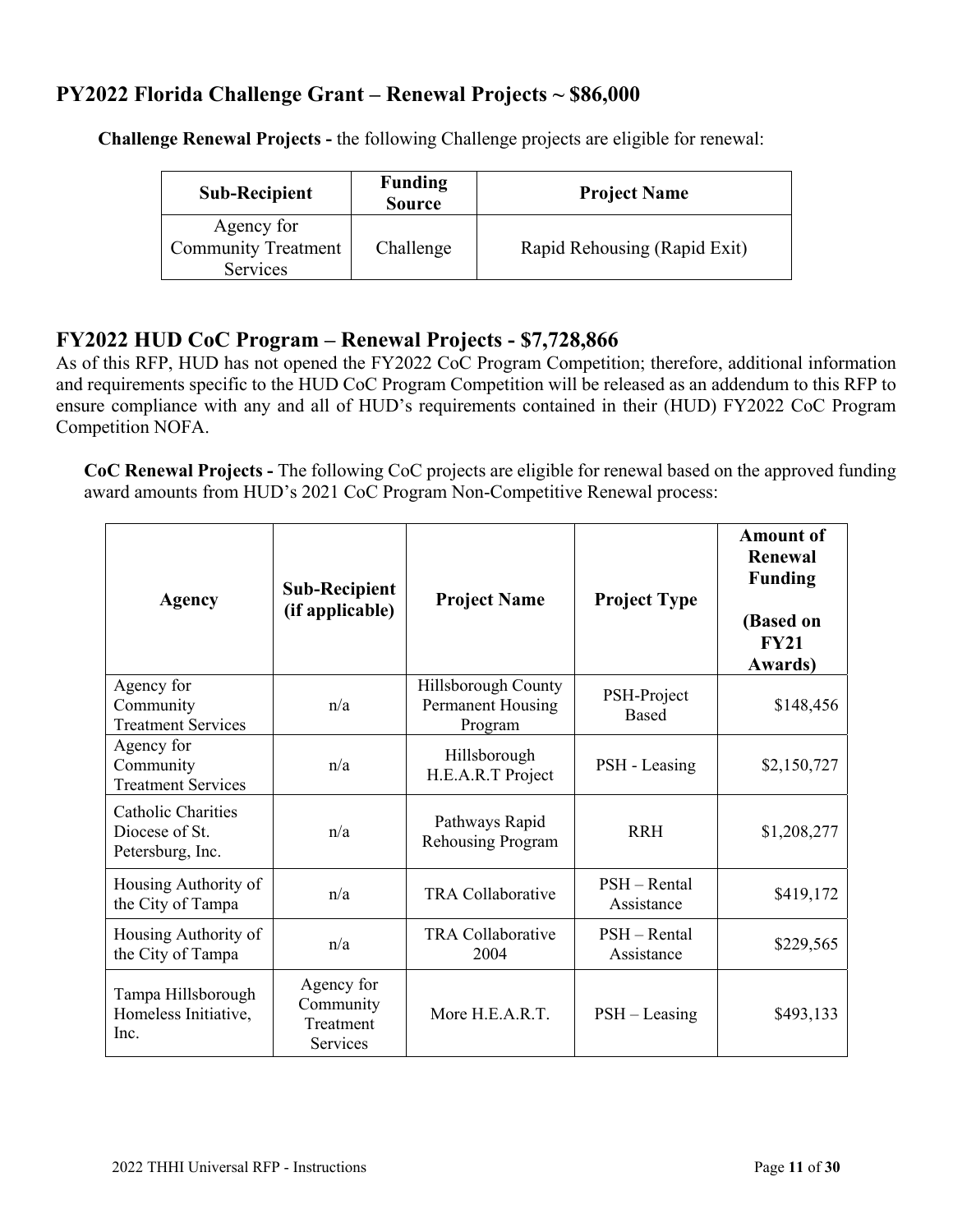| Tampa Hillsborough<br>Homeless Initiative,<br>Inc. | Catholic<br>Charities<br>Diocese of St.<br>Petersburg, Inc. | Hillsborough<br>Pathways for Youth<br>(Consolidated with<br>Hillsborough<br>Pathways to Housing) | <b>RRH</b>                 | \$396,816   |
|----------------------------------------------------|-------------------------------------------------------------|--------------------------------------------------------------------------------------------------|----------------------------|-------------|
| Tampa Hillsborough<br>Homeless Initiative,<br>Inc. | Dawning Family<br>Services                                  | A Path for Families                                                                              | <b>RRH</b>                 | \$410,794   |
| Tampa Hillsborough<br>Homeless Initiative,<br>Inc. | The Spring of<br>Tampa Bay                                  | The Spring of Tampa<br>Bay - Rapid<br>Rehousing                                                  | <b>RRH</b>                 | \$470,670   |
| Tampa Hillsborough<br>Homeless Initiative,<br>Inc. | <b>TBD</b>                                                  | HOME3-PHAME                                                                                      | PSH - Rental<br>Assistance | \$1,484,253 |
| Tampa Hillsborough<br>Homeless Initiative,<br>Inc. | n/a                                                         | Coordinated Entry                                                                                | SSO - CE                   | \$78,160    |
| Tampa Hillsborough<br>Homeless Initiative,<br>Inc. | n/a                                                         | <b>UNITY</b> Information<br><b>Network</b>                                                       | <b>HMIS</b>                | \$238,843   |
|                                                    |                                                             |                                                                                                  |                            | \$7,728,866 |

THHI will issue additional information, deadlines and the CoC Renewal Project Performance Score Card following HUD's release of their FY 2022 CoC Program Competition NOFA. Agency's with renewal projects, both directly through HUD and as Sub-Recipients through THHI, are reminded that project performance will be reviewed using the timeframe of 10/1/2020 to 9/30/2021 to align the project performance review with the dates required for the Tampa/Hillsborough County CoC's System Performance Measures that will be submitted to HUD and scored by HUD as part of the CoC Program Competition. THHI will utilized the CoC-APR 2019 ("canned report") for the Renewal Project Performance Score Card.

#### *FY 2022 CoC Program Reallocation Policy:*

Reallocation of HUD CoC funding provides CoC's with the opportunity to 1) reallocate excess funding and 2) to move funding from low performing projects to new projects with the intent that the new project(s) will be higher performing. Reallocation can be done either through voluntary reallocation or through forced reallocation based on a CoC's published reallocation process for low performing projects. HUD examines and considers a CoC's ratio of reallocation when scoring a CoC's Application, as it demonstrates to HUD that CoC's are consistently evaluating the effectiveness of the funding awarded to a CoC's projects and working to ensure that all HUD CoC funded projects are being used to effectively end homelessness.

For the FY 2022 HUD CoC Cycle, the CoC will focus on voluntary reallocation, as described below:

- Excess Funding Awards HUD CoC funded projects, including those where the agency is a direct HUD recipient and/or a THHI Sub-recipient, should review their current renewal amount compared to their actual expenses over the past 2 funded years. If a project has not expended all funding awarded, that agency should consider the actual amount needed to fulfill their grant outcomes, including serving the same number of clients/households as well as units to determine what, if any amount, can be reallocated to a new CoC project.
- Low Performing Projects CoC Projects that have consecutively been in Tier 2 based on ranking and scoring of their projects should consider voluntarily reallocating their funding in the FY 2021 funding competition. The funding decisions for projects in Tier 2 will always fall to HUD, based on the criteria they established in the NOFA and are always at risk of a decision by HUD to not renew. While HUD has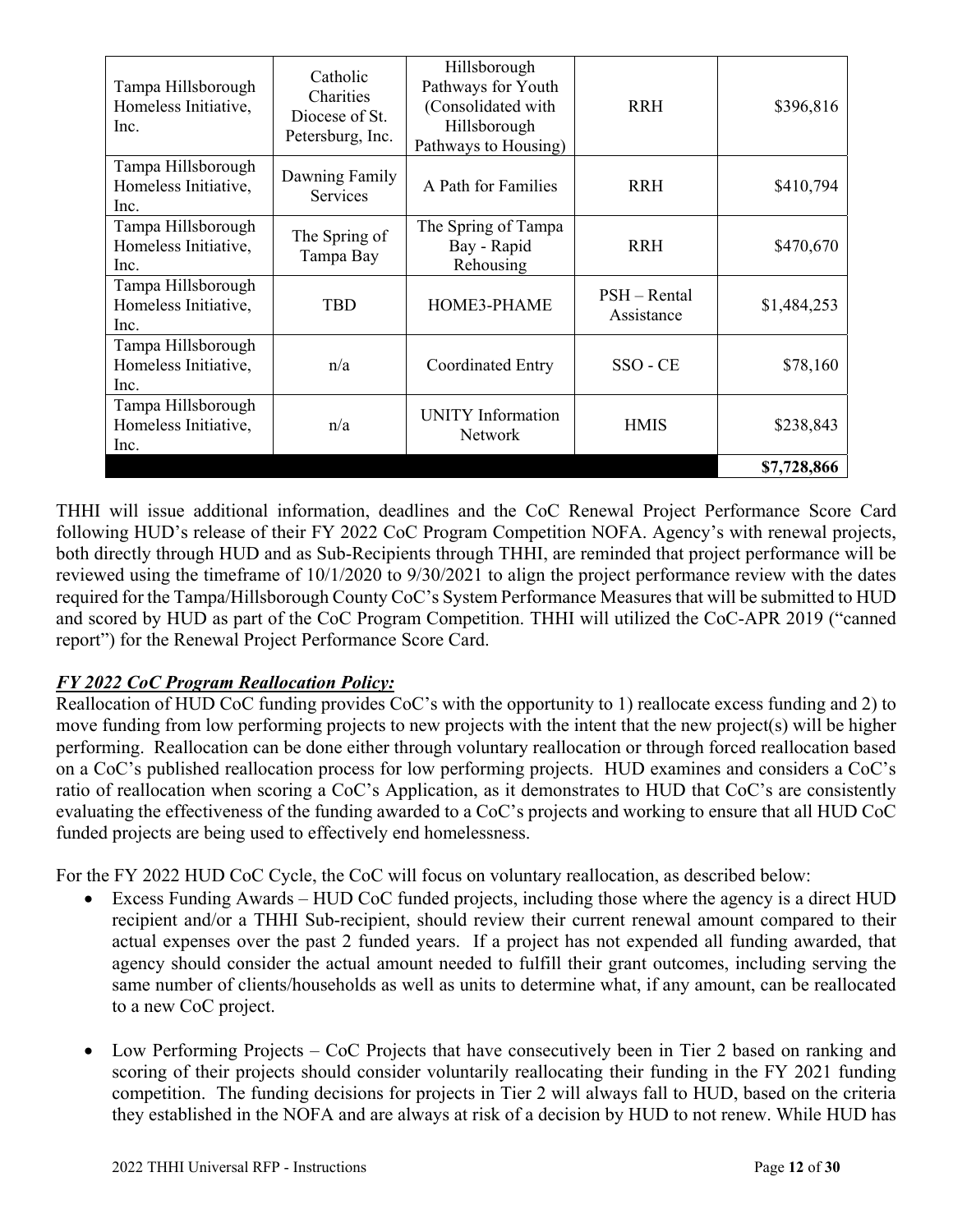not indicated they will consider a project's previous application project ranking when making their Tier 2 funding decisions, it is also not outside the realm of possibility for HUD to do so as they continue to focus their funding decisions on high performing projects.

Reallocated funding will be utilized for New Projects as allowable under HUD's FY 2022 NOFA, with any new project to be selected from new project proposals received as part of this RFP. An agency that voluntarily chooses to provide funding for reallocation may submit a new project proposal that will be considered for the reallocated funding but is not guaranteed to be selected.

Additional information about HUD CoC Program eligible activities and expenses, can be found on the HUD Exchange - https://www.hudexchange.info/coc/coc-program-law-regulations-and-notices, including the Continuum of Care (CoC) Program Interim Rule - https://www.hudexchange.info/resource/2033/hearth-cocprogram-interim-rule

#### **Letter(s) of Intent to Renew**

Agencies that want to renew their current projects funded by THHI as indicated in the renewal lists in this RFP *must* submit the Letter of Intent to Renew Form included as an attachment to this RFP. For HUD-CoC funded projects, where THHI is the grantee, the current sub-recipient must submit a letter of intent to renew form as well. Agencies with multiple projects and/or funding sources may submit a single letter, clearly stating the funding source(s) and project(s) they intend to renew.

The Letter of Intent to Renew form must be completed and signed by an authorized representative for the agency.

The Letter of Intent to Renew Form information will include:

- Requests to renew their project(s), and
- States the amount of their renewal funding for HUD-CoC, CDBG (PY2021), HESG, FESG and/or Challenge Grant, as applicable, and
- If the agency would be interested in expanding their renewal project(s).
	- If a project to be renewed is a HUD-CoC project, the Letter of Intent to Renew must also clearly indicate:  $\circ$  if the renewal funding amount listed to be renewed if the full allowable amount,
		- $\circ$  if any of the project(s) funding is being voluntarily released for reallocation, and/or
		- o if any projects will be consolidated in the FY2021 HUD CoC Program Competition.

Letter(s) of Intent to Renew must be submitted to THHI by: **3:00 P.M. on \_Tuesday, May 17, 2022.** Letters received after this date and time will not be accepted, and therefore the funding will not be renewed. The letters MUST be submitted electronically via email to Antonio Byrd, COO, Tampa Hillsborough Homeless Initiative at ByrdA@THHI.org.

## **Previously Conditionally Selected, Unfunded Project Proposals**

Recognizing the time and resources required to complete and submit a competitive project proposal, the CoC desires to minimize the number of project proposal submissions directly related to projects that were conditionally awarded pipeline projects to provide a 'shelf-life' to proposals for consideration of funding opportunities that may be or become available in the future.

Projects that were conditionally awarded funding but did not receive funding due to the necessary funding not being available, may be allowed to submit a *"Letter of Continued Interest"* during the next two subsequent RFP cycles, so long as the Letter of Continued Interest *is for the initially proposed project without substantial changes.* Substantial changes would be a significant increase in amount requested, project type / structure,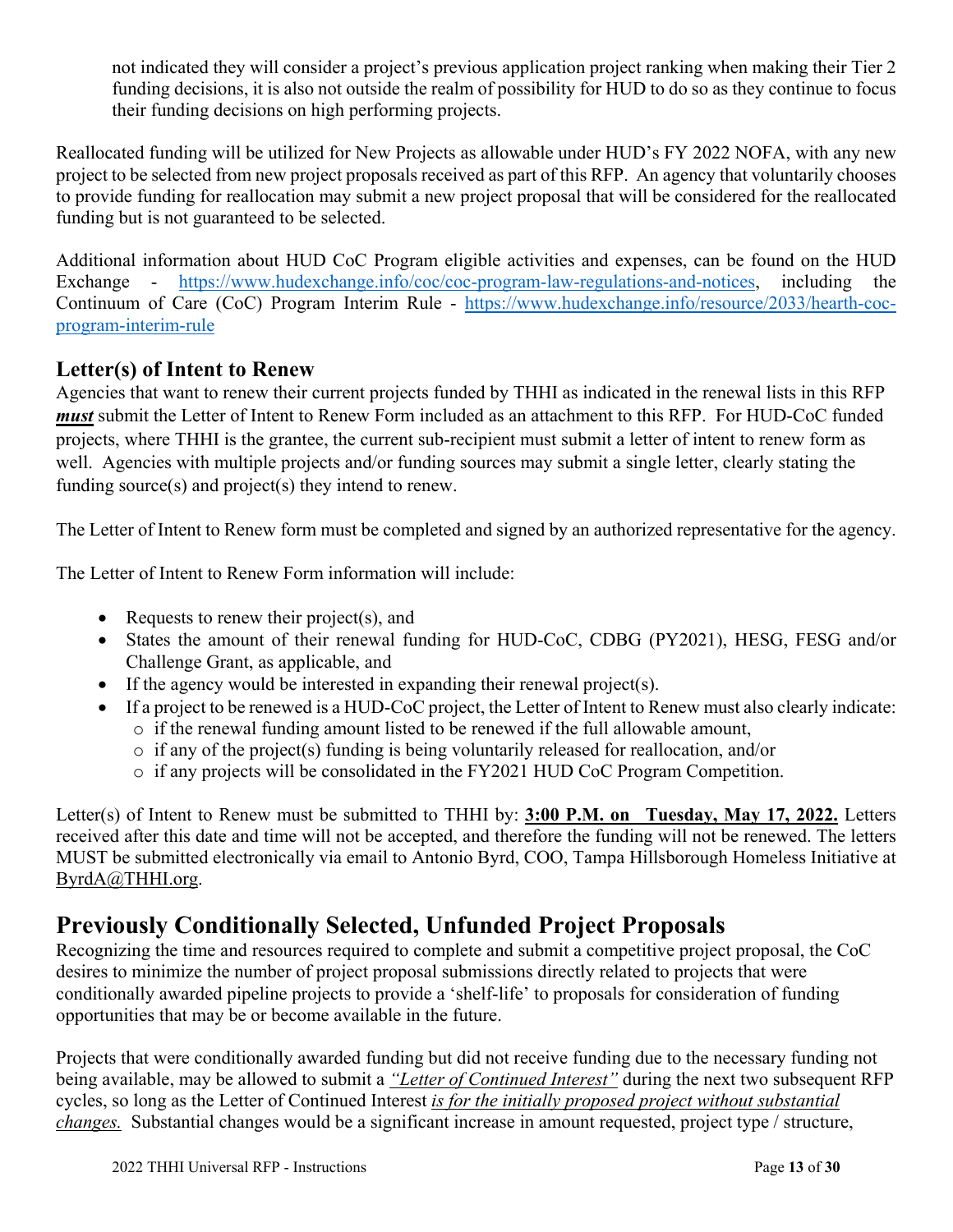#### location of property, proposed project outcome decreased. *If the agency is seeking funding for a substantially different project, then a full proposal submission would be required.*

The following List of Conditionally Selected Projects may choose to submit a Letter of Continued Interest.

| Year of<br><b>Initial</b><br>Proposal | <b>Agency</b><br><b>Name</b>                                       | <b>Project Name</b>                                                              | <b>Amount of</b><br><b>Funding</b><br><b>Initially</b><br><b>Requested</b> | <b>Submitted</b><br>Continued<br><b>Interest Letter</b><br>for 2020 RFP<br><b>AND Eligible to</b><br>submit Letter of<br>Continued<br><b>Interest for 2021</b><br><b>RFP</b> | <b>Submitted</b><br><b>Continued Interest</b><br>Letter for 2021<br><b>RFP AND Eligible</b><br>to submit Letter of<br><b>Continued Interest</b><br>for 2022 RFP |
|---------------------------------------|--------------------------------------------------------------------|----------------------------------------------------------------------------------|----------------------------------------------------------------------------|------------------------------------------------------------------------------------------------------------------------------------------------------------------------------|-----------------------------------------------------------------------------------------------------------------------------------------------------------------|
| 2020                                  | Dawning<br>Family<br>Services                                      | Prevention/Diversion<br>with Coordinated<br><b>Entry Access</b>                  | \$166,665.47                                                               | N/A                                                                                                                                                                          | N <sub>o</sub>                                                                                                                                                  |
| 2020                                  | Cove<br>Behavioral<br>Health                                       | <b>RRH</b> Expansion                                                             | \$204.00                                                                   | N/A                                                                                                                                                                          | Yes                                                                                                                                                             |
| 2020                                  | Cove<br>Behavioral<br>Health                                       | <b>DACCO</b> Homeless<br>Prevention                                              | \$54,060                                                                   | N/A                                                                                                                                                                          | Yes                                                                                                                                                             |
| 2020                                  | Metropolitan<br>Ministries                                         | <b>Stable Home Stable</b><br>Family RRH<br>Expansion                             | \$376,000                                                                  | N/A                                                                                                                                                                          | Yes                                                                                                                                                             |
| 2021                                  | <b>AIDS</b><br>Service<br>Association<br>of Pinellas<br>d/b/a EPIC | <b>Homeless Street</b><br>Outreach and<br>Engagement                             | \$121,197.50                                                               |                                                                                                                                                                              | N/A                                                                                                                                                             |
| 2021                                  | Dawning<br>Family<br>Services                                      | <b>Emergency Shelter</b><br>(Staff); Rapid<br>Rehousing (rapid<br>exit - expand) | \$1,265,715.46                                                             |                                                                                                                                                                              | N/A                                                                                                                                                             |
| 2021                                  | Just<br>Initiative                                                 | Rapid Rehousing<br>(rapid exit)                                                  | \$186,438.00                                                               |                                                                                                                                                                              | N/A                                                                                                                                                             |
| 2021                                  | Guided Path                                                        | Rapid Rehousing                                                                  | \$150,271.15                                                               |                                                                                                                                                                              | N/A                                                                                                                                                             |

#### **Letter(s) of Continued Interest**

Agencies that want to have their previously submitted projects, that were conditionally approved but not funded, considered for funding under this RFP, must submit a Letter of Continued Interest, as included as an attachment to this RFP, to notified THHI of the agency's continued intertest to seek funding for the previously submitted project proposal.

The Letter of Continued Interest Form must be completed and signed by an authorized representative for the agency and the form will include:

• The Proposed Project's name and amount of requested funding;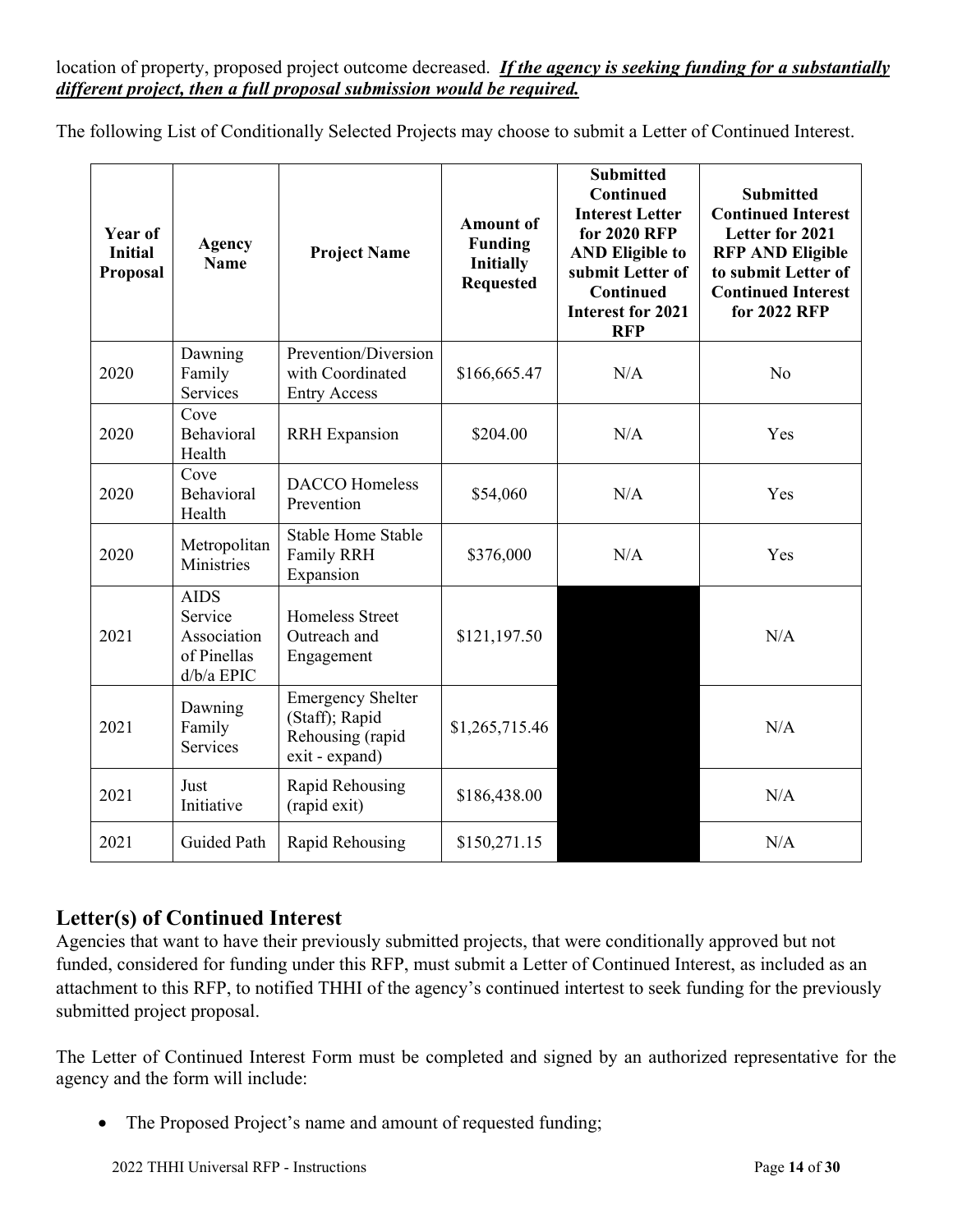- Brief project description; and
- States that the Continued Interest in funding is for the initially proposed project without substantial changes, such as: greater than 20% in additional funding, changes to project type/population to be served; numbers to be served less than 80% of the original proposal

Letter(s) of Continued Interest Form must be submitted to THHI by: **3:00 P.M. on Tuesday, May 17, 2022.**  Letters received after this date and time will not be accepted, and therefore the funding will not be renewed. The letters MUST be submitted electronically via email to Antonio Byrd, COO, Tampa Hillsborough Homeless Initiative at ByrdA@THHI.org.

## **SECTION III: Important Information for Potential Sub-Recipients**

For all funding opportunities, with the exception of HUD CoC Renewal Projects in which the agency is currently the direct recipient from HUD, THHI will be the "grantee" and the selected agency will be the 'sub-recipient."

#### **Administrative Costs**

The amount of funds available for administrative cost varies from source to source, with some funding sources providing no admin funding. Therefore, for the purposes of proposal submission, applicants may include up to 5 percent admin costs. However, if awarded funding, the project's actual admin funding will be based on available and allowable admin funding as determined by the funding sources.

For funding opportunities that do not provide admin to the sub-recipient, admin costs are an allowable match expense, when documented and based on actual costs. A cost allocation plan will be required. Additionally, projects that do provide some funding to the sub-recipient for admin costs, if admin costs exceed the allowable funded amount, the additional costs can be used for match, if documented and based on actual costs.

#### **Cost Reimbursement**

All contracts will be on a cost reimbursement basis. Sub-recipient will be required to submit to THHI proper back up documentation for project eligible expenses as determined by the funding source regulations and requirements.

#### **Match**

Match may be cash or in-kind for otherwise eligible project costs by the funding source. All match will be required to be documented in writing. While the required amount of match differs based on funding source, all funding sources require match. Match is defined as the provision of direct eligible costs to the project from a source other than the funding source. Match can be provided through an agency's other funded projects which may also provide services to the funded project's clients or through community partners that are providing additional, eligible services to a funded project's clients. Match may be by component if the funding source allows both components as eligible. For example, a rapid exit rapid rehousing project may utilize emergency shelter expenses as match as both components (RRH and shelter) are eligible ESG expenses.

In general, match for CoC funded projects is 25 percent of the full grant award; for ESG and projects operating under ESG guidelines, the match is 100 percent of the full grant award amount.

#### **Cost of Submitting Proposals**

The cost of preparing and submitting a proposal is the sole responsibility of the PROPOSER and shall not be chargeable in any manner to THHI. THHI will not reimburse any PROPOSER for any costs associated with the preparation and submission of a proposal, including but not limited to, expenses incurred in making an oral presentation, or participating in an interview.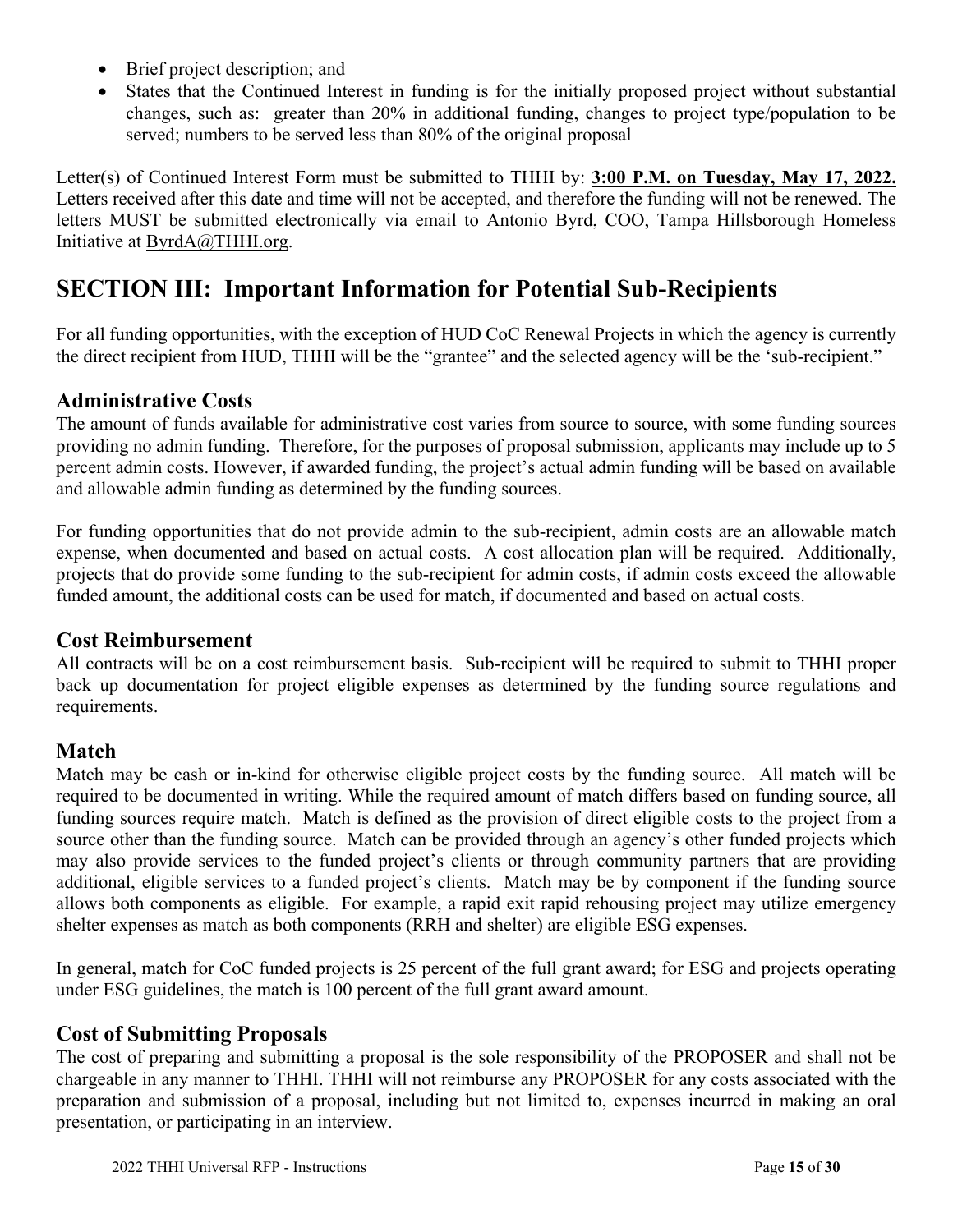#### **Conflict of Interest**

THHI requires that the Proposers provide professional, objective, and impartial advice and at all times hold THHI's interests paramount, strictly avoid conflicts with other assignments or their own corporate interests and act without any consideration for future work. The Proposers have an obligation to disclose any situation of actual or potential conflict that impacts their capacity to serve in the best interest of THHI, or that may reasonably be perceived as having this effect. If THHI, in its sole discretion, determines that a conflict of interest exists, such Proposer shall not be considered for a funding award. Failure to disclose said situations may lead to the disqualification of the Proposer or the termination of award.

#### **State and Federal Administrative Requirements**

Agencies must comply with Federal administrative requirements. All agencies awarded funds through this RFP will be required to comply with a variety of requirements governing the use of State and Federal funds. These include but are not limited to **2 CFR 200 - UNIFORM ADMINISTRATIVE REQUIREMENTS, COST PRINCIPLES, AND AUDIT REQUIREMENTS FOR FEDERAL AWARDS** [streamlines and consolidated previous Standards for Financial Management (OMB Circular A-110), Cost Principles and Allowable Costs (OMB Circular A-122), Federal Audit Standards (OMB Circular A-133) , Conflict of Interest (OMB Circular A-110 and 24 CFR 576.79), and Procurement Principles (OMB Circular A-110).]

Additionally, agencies awarded funds through this RFP will be required to provide access to their financial records to a representative of THHI to evaluate their financial management systems. THHI staff will monitor each program to ensure compliance with the terms of the funding agreement between the THHI and the agency. This will include monitoring records kept by the applicant to demonstrate the eligibility of clients, the services provided, and other required information.

#### **In Direct Cost Rates**

*Indirect Cost Rate is NOT the same as admin costs under most funding sources.* 

Some funding sources received by THHI allow for the use of an Indirect Cost Rate. Whenever an Indirect Cost Rate is allowable and the subrecipient elects to utilize an Indirect Cost Rate, THHI's approved Indirect Cost rate will be applied, which is the federal de minimis rate of 10% of modified total direct costs (MTDC). MTDC means all direct salaries and wages, fringe benefits, materials and supplies, services, and travel.

Note that if your project budget calls for a direct reimbursement of items such as office rent, office utilities, office supplies, the use of the Indirect Cost Rate is not applicable based on your project's budget structure.

#### **Liability Insurance Required for All Grants**

All agencies awarded funds as a Sub-Recipient will be required to obtain liability and worker's compensation coverage that will be further defined in the funding agreement if awarded. *THHI must be named as the additional insured.* The cost of the insurance may be included in the project budget.

#### **Handicapped Accessibility**

All projects must be accessible to persons with disabilities. Programs, information, participation, communications and services must be accessible to persons with disabilities. Agencies must comply with Section 504 of the Rehabilitation Act of 1974 and Americans with Disabilities Act (ADA).

#### **Nondiscrimination**

All agencies must ensure nondiscrimination. This applies to employment, and contracting as well as to marketing, and selection of project participants. Discrimination is not allowed on grounds of race, color, national origin,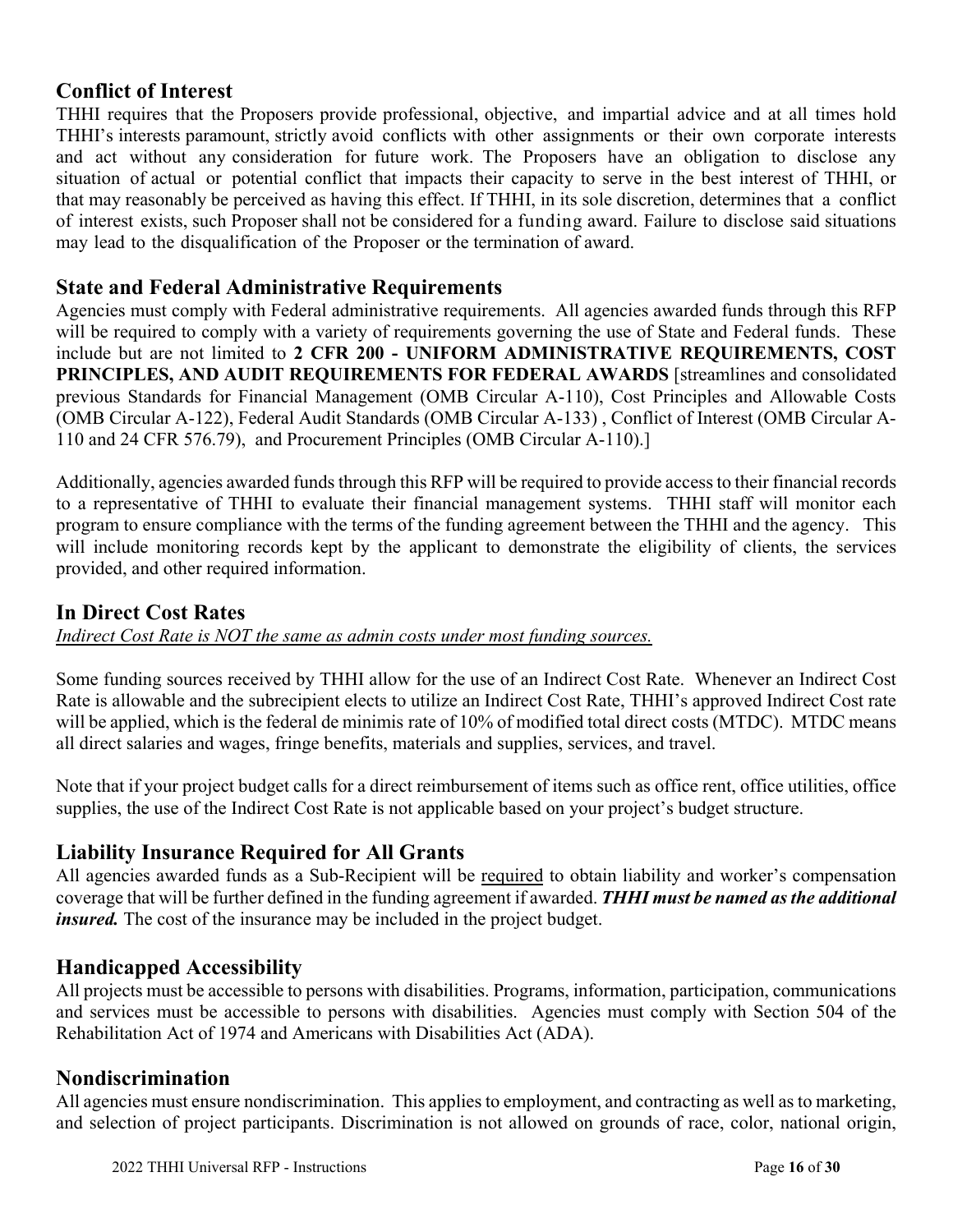religion, sex, age, or disability. Fair Housing laws prohibit discrimination based on the above and on familial status. Disability includes persons living with AIDS. The requirements in 24 CFR part 5, subpart A are applicable, including the nondiscrimination and equal opportunity requirements at 24 CFR 5.105(a). Section 3 of the Housing and Urban Development Act of 1968, 12 U.S.C. 1701u, and implementing regulations at 24 CFR part 135 apply, except that homeless individuals have priority over other Section 3 residents in accordance with § 576.405(c). Additionally, all projects must comply with HUD's Equal Access to Housing Final Rule which requires that recipients and subrecipients of CPD funding, as well as owners, operators, and managers of shelters, and other buildings and facilities and providers of services funded in whole or in part by any CPD program to grant equal access to such facilities, and other buildings and facilities, benefits, accommodations and services to individuals in accordance with the individual's gender identity, and in a manner that affords equal access to the individual's family. Records demonstrating compliance with the nondiscrimination and equal opportunity requirements under § 576.407(a), including data concerning race, ethnicity, disability status, sex, and family characteristics of persons and households who are applicants for, or program participants in, any program or activity funded in whole or in part with the awarded funding source and the affirmative outreach requirements in  $\S 576.407(b)$ .

#### **Formal Termination Policy**

Agencies awarded funds must develop a formal Termination Policy that clearly describes a process by which clients' services may be terminated if program requirements are violated. The process must recognize individual rights and allow termination in only the most severe cases. Termination process for rental assistance, leasing, and/or housing relocation and stabilization services must include: written notice to the program participant, with clear statement of reasons for termination; review of decision to terminate, with opportunity for the program participant to present written or oral objections to agency; prompt written notice to the project participant of final decision.

#### **Supportive Assistance**

Agencies awarded funds must assure that homeless individuals and families are given assistance in obtaining appropriate supportive services including permanent housing, mental health treatment, medical health treatment, counseling, case management, supervision, and other services essential for achieving independent living. Additionally, agencies must assure that the individuals and families are assisted in obtaining other Federal, State, local and private assistance, where available. This will include individually assisting clients to identify, apply for and obtain benefits under mainstream health and social services program for which they are eligible such as: TANF, Medicaid, SSI/SSDI, Food Stamps, Hillsborough County Health Care Plan and various Veterans Programs.

#### **Confidentiality**

Agencies must comply with confidentiality requirements pertaining to the records and locations of programs providing family violence prevention or treatment services.

#### **Participation in Continuum of Care (CoC)**

Any agency awarded funding through this RFP is **required** to 1) actively participate in the CoC including attendance at the monthly CoC meetings and on at least a CoC committee, 2) comply with UNITY (HMIS) Procedures, and 3) participate in the Coordinated Entry Process, as outlined below:

**Active CoC Participation (Agency is an "Active" member)** – as defined by the Tampa/Hillsborough County CoC Governance Charter, active CoC member includes attendance at 80 percent of the monthly CoC meetings and be a voting member of a CoC Committee. Beginning in 2018, attendance at both the monthly CoC meeting and CoC Committee became required at 80 percent of the last 12 meetings for active member status.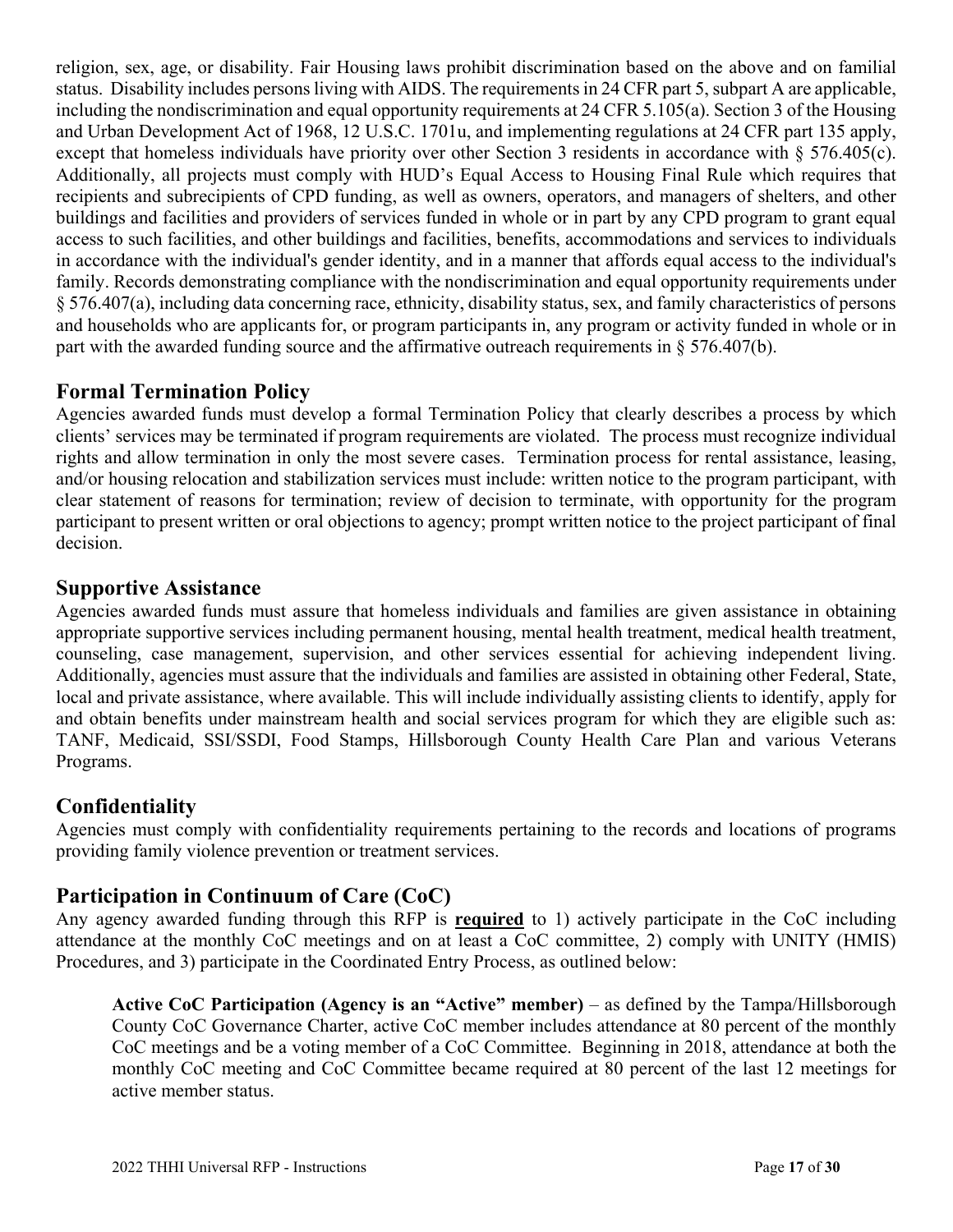**UNITY Information Network (HMIS) –** Any project that is awarded funding through THHI will be required to participate in the UNITY Information Network, the Tampa/Hillsborough County CoC's Homeless Management Information System (HMIS). Participate is defined as actively entering data in accordance with the HUD and UNITY Data Standards and designated UNITY workflow for project type; maintain a high level of data accuracy, timeliness of data entry and completeness. For data to be deemed complete, there cannot be more than the allowable rate of missing/client doesn't know/client refused responses for the project type, as laid out in the Tampa/Hillsborough CoC Data Quality Plan. Domestic violence agencies are exempt from entering into HMIS, but are required to have a comparable database to submit reports.

**Coordinated Entry –** Any project that is awarded funding through this RFP will be required to participate in the Tampa/Hillsborough County CoC's Coordinated Entry process and follow the established processes in accordance with the project type.

#### **Maximum/Minimum Funding Request Amounts**

There is not a minimum or maximum amount of funds an agency can request for a new, expanded or currently existing project (excluding CoC Renewal Projects). THHI reserves the right to award more or less than the amount of funds requested based on funding available.

CoC renewal projects may not request more than the renewal amounts listed in this RFP. CoC projects may request less than the amount listed if they are voluntarily providing funding for reallocation. Any funding that may become available due to a renewal project's reduced request may be allocated/reallocated to a new project as stated in this RFP.

# **SECTION IV: Eligibility Criteria to Apply and New Project Proposal Requirements**

This section includes the eligibility criteria to Apply and New Project Proposal Requirements for *Non-Profit Agencies* seeking funding new/expanded for PSH, RRH, TH-RRH, Emergency Shelter, Street Outreach, Homeless Prevention project types that would fall under 1 or more of the following – HUD-CoC Program, HUD ESG (HESG/FESG/TESG), YHDP.

All public & private non-profit organizations that currently provide services as well as those that want to expand to provide services homeless individuals/households and those at-risk of becoming homeless are eligible to apply, if they meet the criteria below.

Private non-profit organizations must have:

- o a 501(c)3 certification, and
- o be registered and in good standing in the State of Florida based on up-to-date filing with the Secretary of State, Division of Corporations.

*NOTE: Religious Organizations (e.g. churches) that are a registered non-profit organization in the State of Florida that do not have a 501 (c) 3 certification are still eligible to apply as the Federal government recognizes donation to religious organizations to be tax deductible. Any project by a religious organization selected for funding must ensure that participation in religious/faith teachings/services is not a requirement for services and funding would not be able to be used for religious purposes.*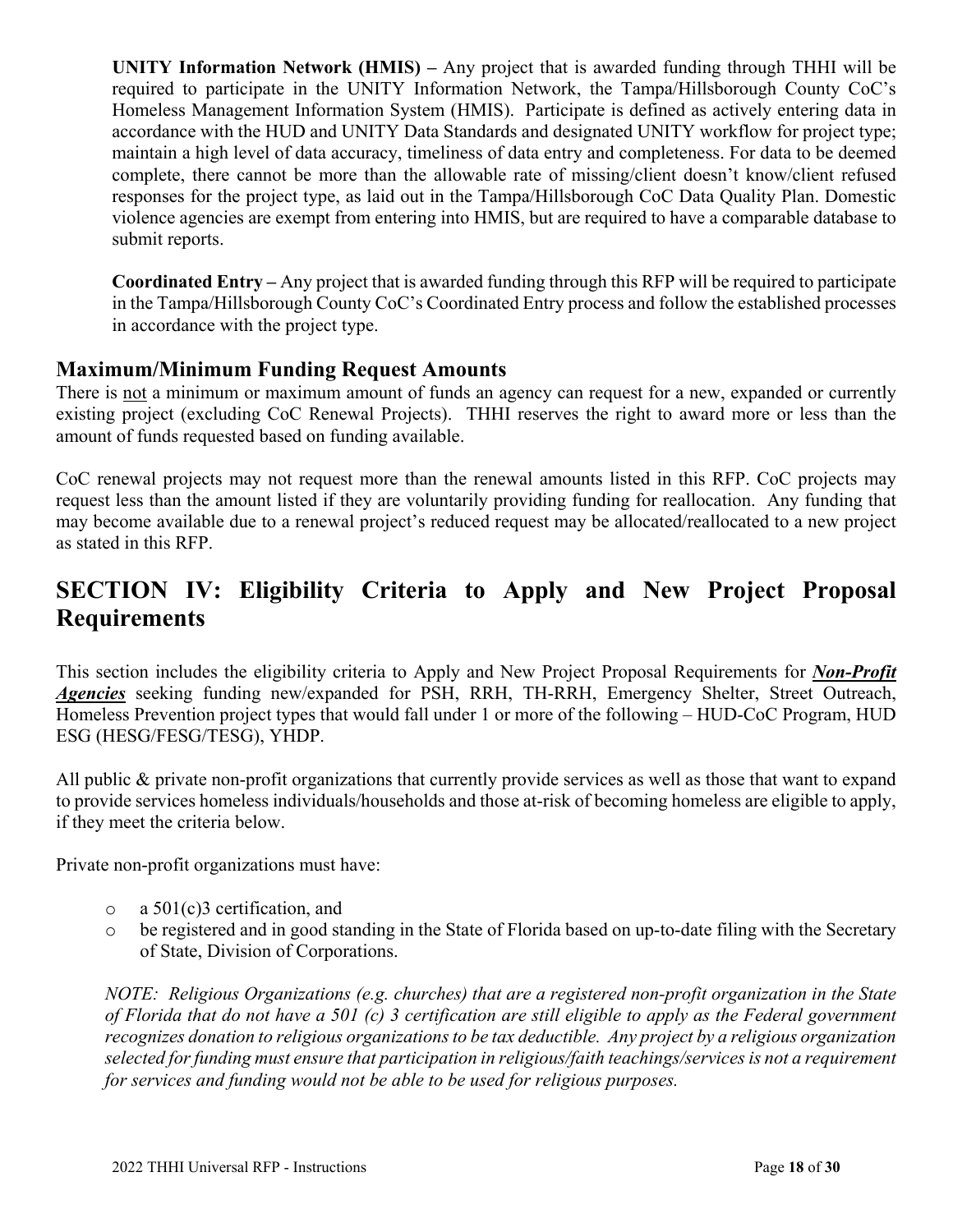Organizations must be able to successfully register with SAM.gov, be able to obtain a **Federal Unique Entity Identifier** (effective April 4, 2022, the federal government stopped using the DUNS Number to uniquely identify entities. Now, entities doing business with the federal government, including those that would receive federal grant funds passed through THHI, use the Unique Entity ID created in SAM.gov) and **CAGE Code** prior to the execution of any funding agreement.

Any party on the Excluded Parties List System will be considered **ineligible** for funding. THHI uses SAM.gov to verify if a party (agency) is on the excluded list.

Active and participating CoC Member agencies and HMIS participating agencies will be given additional points in the scoring process.

#### **Non-Profit Agencies Proposal Requirements and Order - Proposals** *MUST* **contain the following sections, in the order listed below:**

- **1. Completed and Signed Application Non-Profit Agency**
- **2. Housing First/Low Barrier Questionnaire** (all project types) Completed and Signed *NOTE: The Housing First/Low Barrier Questionnaire is to be answered based on the project in the proposal.*
- **3. Project Description not to exceed 3 pages (approximately 1,500 words single spaced)** 
	- A. Overview The narrative should provide an overview of the proposed project. It should
		- provide sufficient information to understand the scope of the project, the clients to be served, the services to be provided and the cost of the proposed activities.
		- detail how the project will follow a "Housing First" approach to maintain a low barriers process for accessing housing and services to quickly move clients into permanent housing.
		- detail the project's plan to use and/or connect to SOAR (SSI/SSDI Outreach, Access, and Recovery) specialist.
		- explain/describe how the project:
			- i. will improve the performance of the community's overall system, fills a gap/need within our system, and moves the community forward to make homelessness rare, brief and nonrecurring
			- ii. is innovative, "outside the box" that will utilize demonstrative effective practices and/or 'next practices"
		- If the project is an expansion of a current project and/or is to be combined with other available funding sources or a component of an overall program (that are not included in this RFP), the description should detail any resources/funding/components that will be part of the overall project.

*NOTE: If the project description narrative states the project is it unique or different from other projects in the community, be sure to concisely describe what makes the project distinguishable from similar projects in the community.* 

B. Client Demographics/Target Population/Sub-Population to be Served - The proposal should detail the demographics of the individuals/households to be served including target household types, subpopulations, and economic and other demographic information of the individuals/households to be served. To be considered a 'target', the project must serve at least 75 percent of the household type / sub-populations they indicate are the project's "target."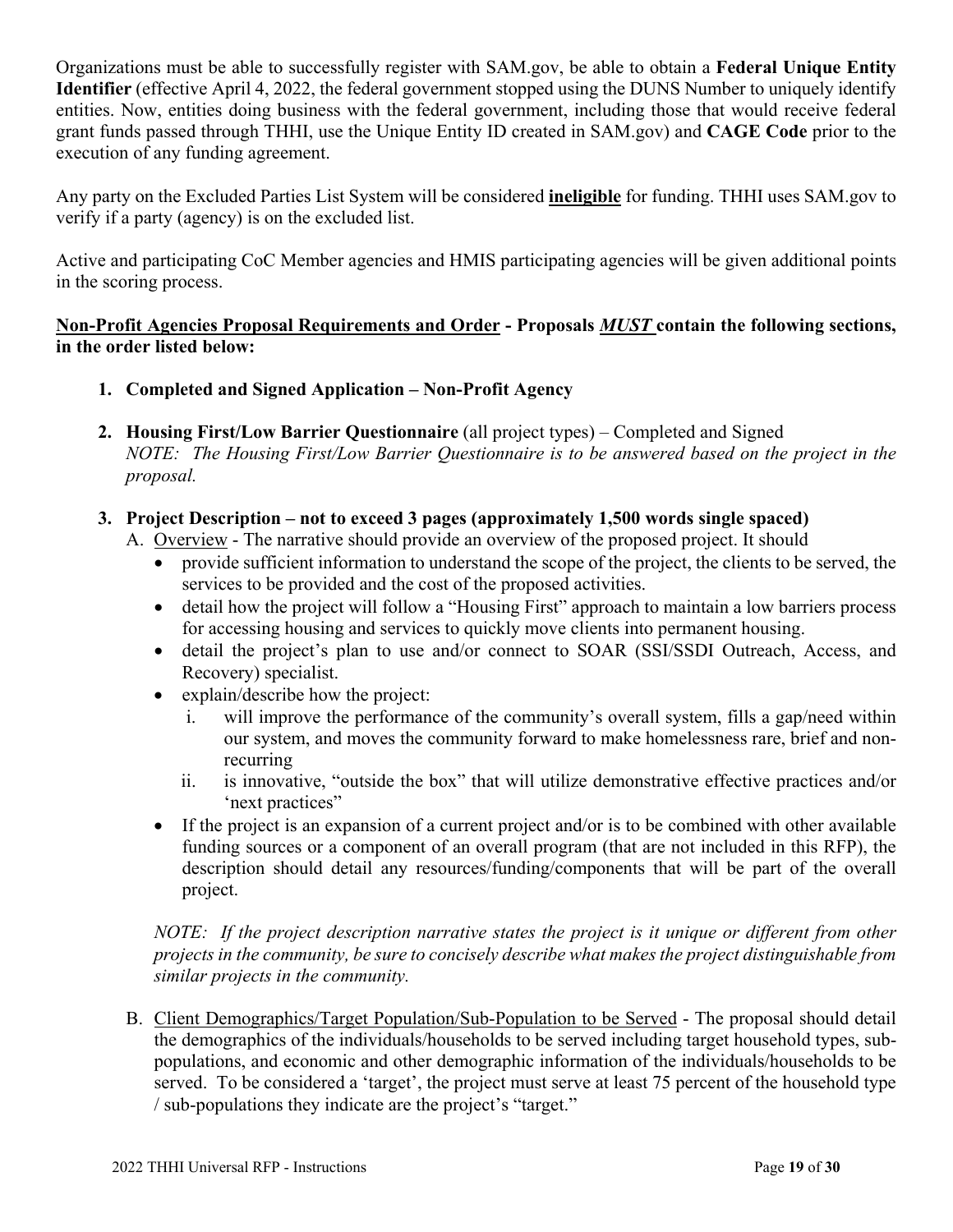- Household Type: Households without Children, Households with Children\*\*
- Children Only Households\*\* *(\*\*Children are defined as those under the age of 18)*
- Target Populations (such as): Chronic, Veterans, Domestic Violence, Families with Children, Unaccompanied Youth / Parenting Youth, unsheltered
- Economic Demographics: Extremely-Low Income (<30%), Very-Low Income (31% to 50%), Low-Income (51%-80%)
- Other Demographics (such as): persons with mental illness, substance abuse, persons with disabilities

The proposal should also clearly identify and describe the characteristics and needs of the clients to be served by the project.

C. Project Performance Outcomes - The proposal should state the anticipated number of clients (adults, children, households) the project will serve on an annual basis along with concise, identified and measureable outcomes including the percentage of persons/households expected to achieve each outcome.

The outcomes should not refer to the services/activities to be provided by the applicant but instead the accomplishments of the clients as a result of provided services. For example:

75% will be referred to a community agency for employment services is an activity. 75% of those assisted will increase their earned income is a measurable outcome.

80% will receive a referral to a permanent housing program is an activity. 70% will exit to permanent housing is a measurable outcome.

#### *The following Outcome Measurements, based on project type, are required to be included in the project proposal:*

- Average and median length of stay for participants (ES/TH)
- **Percent of participants/households that will exit to a permanent housing situation** (ES/TH/RRH/PSH)
- Average Length of time from project enrollment to permanent housing placement (ES/TH/RRH/PSH)
- **Percent of adult participants that have increased Earned Income from entry to exit, or entry** to latest status (annual assessment) (ES/TH/RRH/PSH)
- **Percent of adult participants that have Increased Total Income from entry to exit, or entry** to latest status (annual assessment) (ES/TH/RRH/PSH)
- **Percent of unsheltered persons served in street outreach projects who exit to emergency** shelter, safe haven, transitional housing, or permanent housing destinations (SO)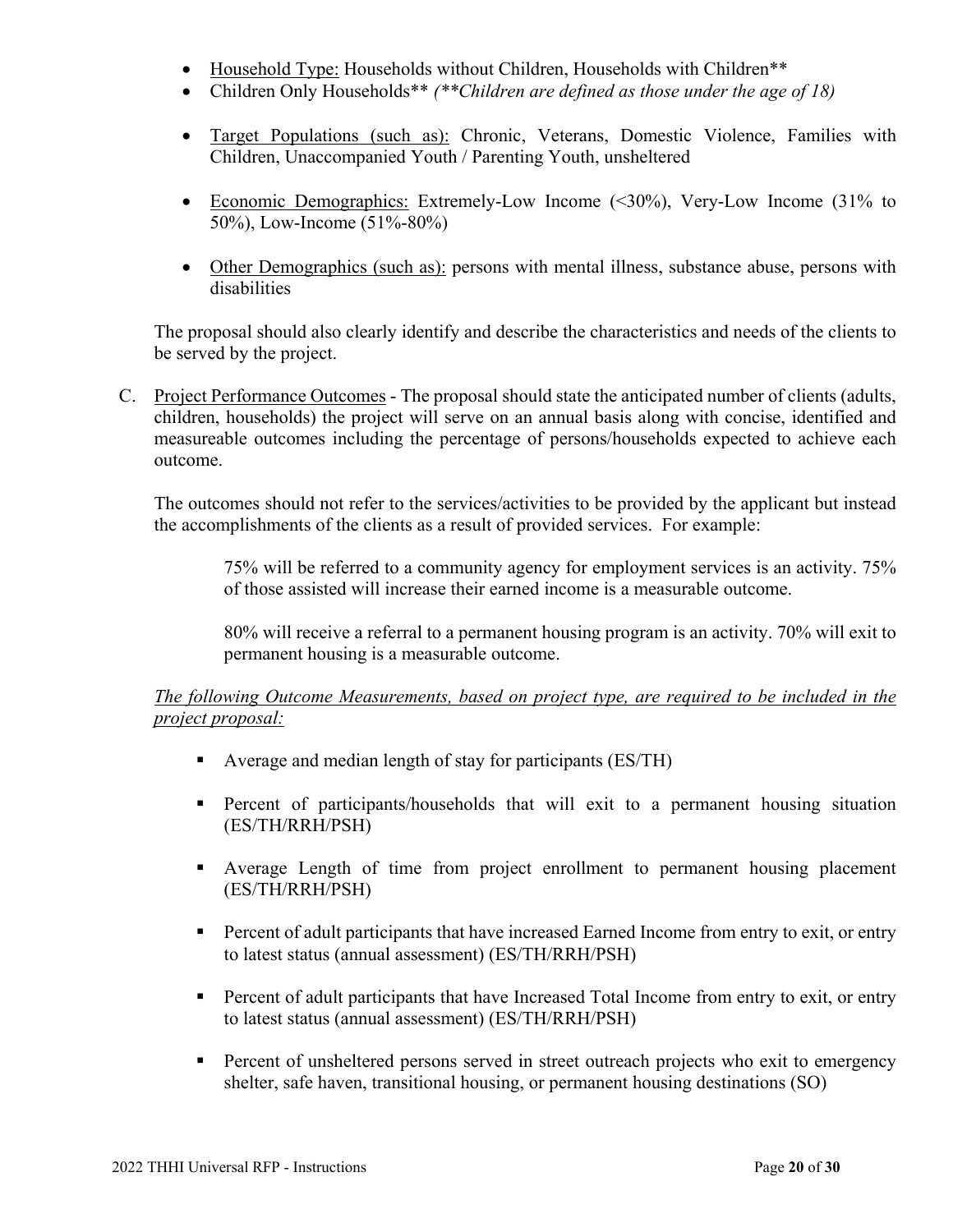**Percent of unsheltered persons encountered in street outreach projects that will become** engaged (agree to housing plan) (SO)

*NOTE: Failure to include these required outcomes measurements will result in a lower score; projects that operate current projects are encouraged to include current outcomes references.* 

- **4. Budget Summary Form** Use the Budget Summary Form included in this RFP
- **5. Detailed Budget/Financial Plan Narrative not to exceed 2 pages (approximately 1,000 words single spaced) -** The applicant should:
	- Explain in detail how the amount of funding being requested and/or listed as match in each section of the Budget Summary Form was calculated. Examples:
		- i. if the project is requesting case management staff, then the narrative should state: 2 FTE Salary at \$30,000/year; 2 FTE benefits/fringe at 10% of salary
		- ii. Transportation  $-50$  31-day bus passes at \$36/pass
	- If additional "Other" items are needed to show all the project's costs, please add lines to the Budget Summary Form as needed within a section.
	- If funding is being requested for acquisitions or rehabilitation, be sure to explain the overall project's budget and financing plan.
	- Explain the agency's process to ensure adequate cash flow to operate when receiving funding that is based on a cost reimbursement process
- **6. Match Narrative and Documentation of Commitment not to exceed 1 page (approximately 500 words, single spaced) plus unlimited number of Match Commitment Letters** – *detailed* description of the agency's ability to provide in-kind and/or cash match to the proposed project through the agency's internal resources and/or community resources. The description must include source of the match and what the match will provide towards the project. Letters from collaborating agencies or letters from other funding sources should clearly specify their role in the Proposed project or contribution (financial or in-kind) that they will make and the timeframe the match will be available. To be clear, these letters should apply directly to the project being submitted in this RFP or directly related to the project. If the agency will be utilizing match from another contract and/or through services provided by another agency or internal project, written documentation stating 1) the eligible services/expenses being used as match, 2) the amount that may be used for match, and 3) the time frame the match will be available to be used for the project, if funded must be included. Any letter(s) or documentation of match commitment included in the proposal do not count towards the page limit for match.

*NOTE: This narrative should clearly show how the match amount listed on the RFP application was determined and therefore the totals should match. This narrative should clearly indicate which match is committed and non-committed (anticipated). For the non-committed match, the narrative should explain the probability of the non-committed match being available.* 

- **7. Organizational Capacity and Experience Narrative not to exceed 3 page (approximately 1500 words single spaced) -** The applicant should:
	- demonstrate at least a two year history of assessing the needs of and providing services to lowincome individuals/households who are homeless, formerly homeless or at risk of becoming homeless; if less than two years of experience, applicant shall demonstrate partnership/collaboration with an agency with such experience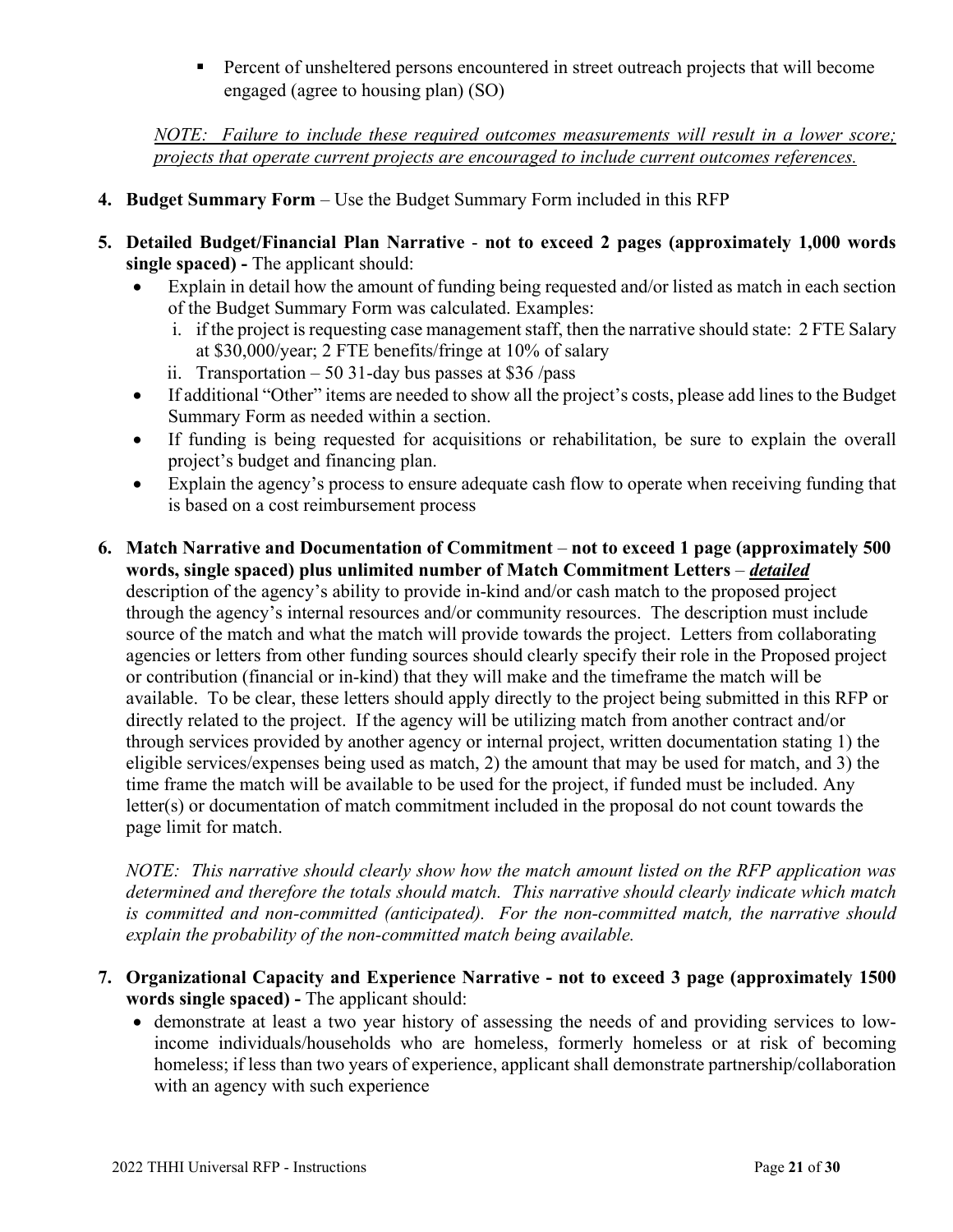- describe experience of operating at least similar projects, including performance outcome data from similar programs operated by the organization that shows the effects of the services provided
- describe the federal, state, and/or local government grant experience and the current capacity of the organization and each person responsible for grant administration including program regulations and requirements, financial processing and billing, and data accuracy and reporting.
- indicate what, if any, capacity increases would be necessary if funding is awarded
- describe the financial health of the organization

*NOTE: Do not assume that the reviewer/scorer is familiar with your organization's history or capacity. This section will be scored based on the content included in your Organizational Capacity and Experience Narrative.* 

**8.Persons with Lived Experience Narrative** – *not to exceed 1 page (approximately 500 words, single* 

*spaced)* – Describe how your organization incorporates the input and experience of person's with Lived Experience in your organization structure, decision making and quality improvement efforts, which may include, but not limited to, activities such as:

- Representation on the organizations Board of Director's or other decision-making board
- Client / Consumer Advisory Board
- Emphasis on hiring person's with Lived Experience
- Use of Peer Mentors that provide feed back
- Satisfaction surveys / comment cards
- **9. Agency Compliance Narrative** *not to exceed 1 page (approximately 500 words, single spaced)* describe your organization's compliance history to include:
	- past compliance findings or concern for other funding sources, to include identifying the other funding sources,
	- compliance findings/concerns from other monitoring agencies
	- any Prior Audit Findings and Questioned Costs indicated in the agency's audited financial reports within the past 3 years or that are older but unresolved.
	- status of any of the compliance findings/concerns reported, such as resolved, unresolved

*NOTE:* The agency compliance narrative should be supported by the agencies most Recent *Financial Audit that is being submitted as part of the proposal.* 

**10. Cost Allocation Plan** – *not to exceed 1 page (approximately 500 words, single spaced)* – Describe how your agency calculates costs shared between different projects within your organization, such as admin expenses, shared office space, etc. as applicable to the project being proposed. Remember, not all project funding will include admin expenses, however in most cases, admin expenses can be match for a project. *An indirect rate for admin cannot be used.*

- **11. Evidence of Organization's Establishment Date** Articles of Incorporation or other legal documents establishing the organization
- **12. Evidence of 501 (c) 3 Status** IRS Determination or Affirmation Letter of organization's 501(c)3 status
- **13. Evidence of Good Standing with the State of Florida** Print out of the organization's most recent annual report filed with the Florida Department of State, Division of Corporations (https://dos.myflorida.com/sunbiz/). *NOTE: This is not the State Tax Exempt certificate.*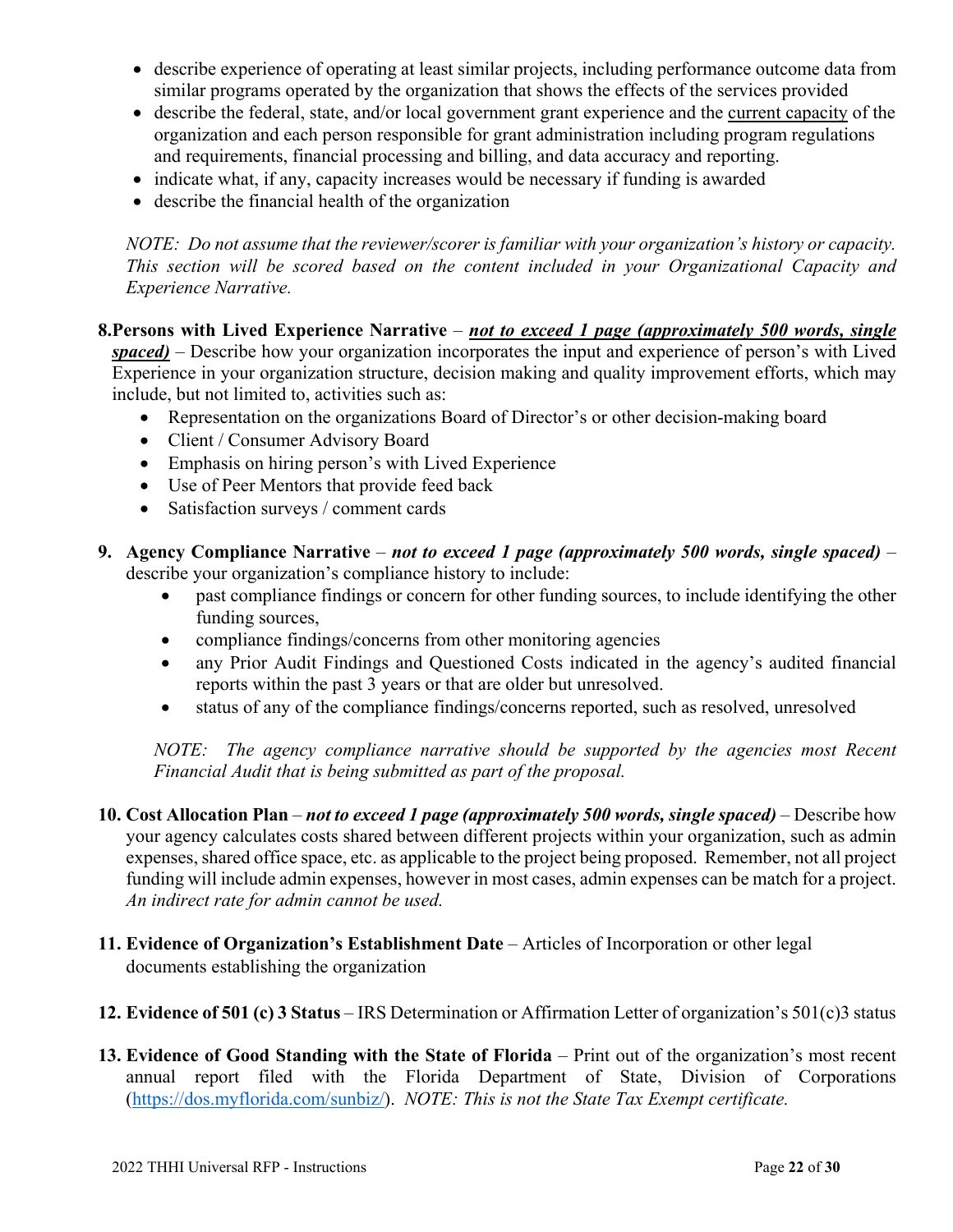**14. Organization's Excluded Parties List System (EPLS) Status** - Print out a copy of the organization's status from the System for Award Management (SAM): www.SAM.gov (Search Record – Entity Registration Summary)

#### **15. Most Recently Submitted Federal Form 990**

#### **16. Most Recent Financial Audit including Supplementary Information and Other Reports and The Management Letter**

- a) If the agency does not engage in a financial audit, please submit a question, as outlined in the RFP Questions section, to Lesa Weikel at WeikelL@THHI.org and be received no later than *5 p.m. on Friday, May 13***, 2022**, for information about other acceptable financial submission.
- b) If the ending financial period date of the most recent financial audit is more than 365 days old, please additionally include internal unaudited financial information for the most recent year end. (Example – if the agency's most recent audit is for the year ended December 31, 2020, they *must* submit that audit but also the internal unaudited financials (Statement of Financial Position and Statement of Activities) for the year ended December 31, 2021.
- **17. Completed Gender, Race and Ethnicity Analysis Form** -An example is provided as an attachment to the 2022 Universal RFP. The actual form will be emailed to the person attending the Mandatory Pre-Proposal workshop and completed using the electronic form provided.

#### **18. Current List of Board of Directors**

#### **19. Current Organizational Chart**

#### **20. Current Organizational Budget**

#### **Proposal Format – ALL APPLICATIONS/SUBMITTED PROPOSALS**

- One (1) original proposal package submitted as a PDF via the One Drive process. The submitted document should be a single PDF file that contains all required information. The PDF proposal package must include all required signed signature pages and attachments. All of the above must be received by the specified date and time indicated as the proposal submission due date in this RFP document to be considered for funding award.
- Each Project Proposal package PDF should be assembled in in the order listed in Section IV (Eligibility Criteria to Apply and Proposal Requirements) of this RFP using paper size of 8.5" x 11". For any pages in landscape format, the orientation should be the top of the page on the secured side of the package. The package should clearly distinguish each section and/or include a table of contents. All required narratives should be typed, (see fatal flaw section), single spaced and does not exceed the stated maximum length.
- The RFP Application must be signed by an agency official designated to execute contracts. All Contact Information on the Application should be completed and legible.
- If the Proposal is hand written it will be rejected.
- A cover letter is not requested nor required.
- Do not include these instructions with your submission.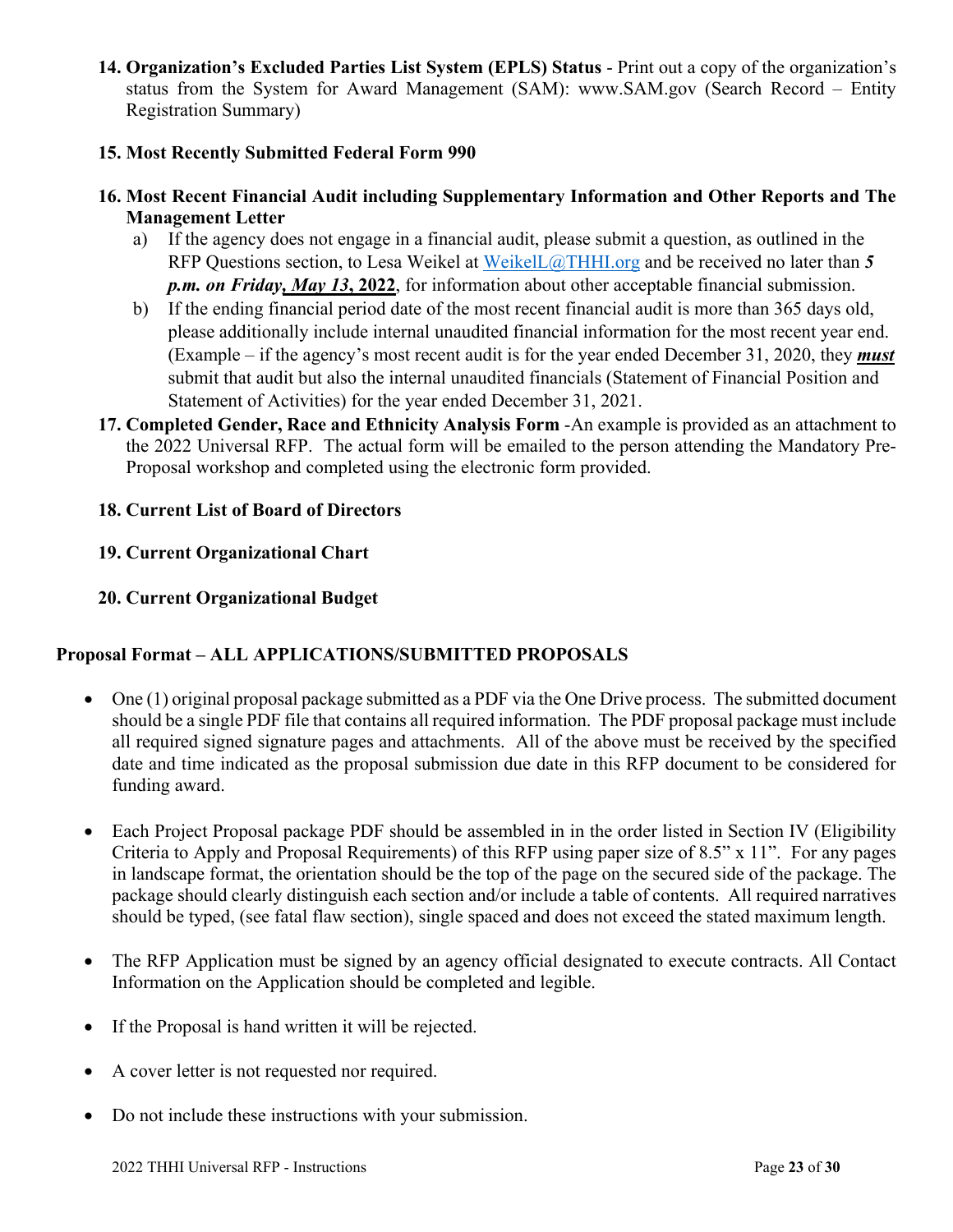- Requested narratives should be concise yet detailed. Don't include information or attachments not related to the specific Project Proposal or that are not specifically requested in this RFP. Do not reference websites/webpages for reviewers to access additional information in support of your narrative.
- If your organization is submitting more than one Project Proposal, you must indicated on the RFP Application Form the priority number of the Project. For example: If your agency submits a RRH project and a PSH project, and the RRH project is your agency's first priority, the RFP Application Form for the RRH Project Proposal should state "first priority" and the RFP Application Form for the PSH project should state "second priority.

#### **FATAL FLAWS – ALL APPLICATIONS/SUBMITTED PROPOSALS**

Proposals that commit the following will be considered as having a fatal flaw, and will not be given consideration for funding:

- Applicant agency did not attend the Mandatory Pre-Proposal Workshop(s)
- Proposals received after the stated due date and time
- Proposals received from agency not eligible to apply
	- o Non-profit agency is not a 501c3, and/or is not in good standing with the State of Florida, and/or is listed on the Excluded Parties List
- The RFP Application is not signed by an agency official designated to execute contracts
- Proposals that are completely and/or mostly handwritten. *Proposals that include minimum hand-written items, such as when completing the Housing First/Low Barrier Questionnaire, will be accepted*
- Proposals that are submitted in a manner that does not follow the order outlined in this RFP, as listed in Section IV (Eligibility Criteria to Apply and Proposals Requirements) of this RFP for applicable project submission
- Proposals that do not include all required documents as stated in Section IV (Eligibility Criteria to Apply and Proposals Requirements) of this RFP for applicable project submission
- Proposals that exceed stated page number maximums in any section as indicated in this RFP
- Failure to complete the Housing First/Low Barrier Questionnaire (non-profit agency)

# **SECTION V: Funding Priorities**

#### **HUD's Strategic Plan**

The submitted proposals will be evaluated based in part, on the extent the project is able to demonstrate achievement of HUD's goals as articulated in HUD's 2022-2026 Strategic Plan: https://www.hud.gov/HUD-FY22-26-Strategic-Plan-Focus-Areas and; in the core values of USICH's efforts in developing a new Federal Strategic Plan to Prevent and End Homelessness: https://www.usich.gov/news/usichs-core-values-as-wecreate-a-new-federal-strategic-plan. HUD strongly encourages CoC communities to strongly consider the policy priorities established in the mentioned strategies in conjunction with local priorities to determine the ranking of all projects.

#### **HUD's System Performance Measures**

HUD has developed the following seven system-level performance measures to help communities gauge their progress in preventing and ending homelessness:

- 1. Length of time persons remain homeless;
- 2. The extent to which persons who exit homelessness to permanent housing destinations return to homelessness;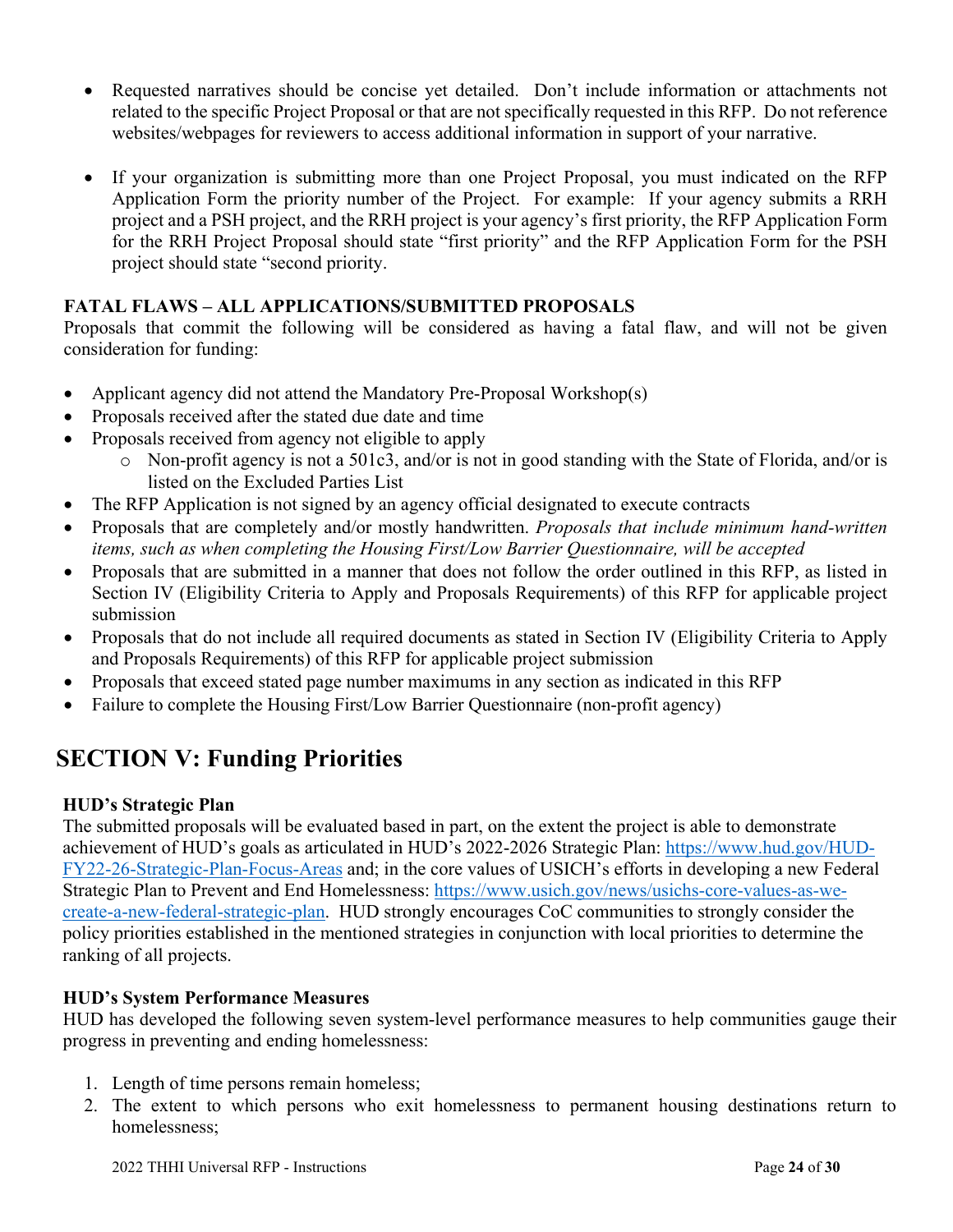- 3. Number of homeless persons;
- 4. Jobs and income growth for homeless persons in CoC Program-funded projects;
- 5. Number of persons who become homeless for the first time;
- 6. Homelessness prevention and housing placement of persons defined by Category 3 of HUD's homeless definition in CoC Program-funded projects;\*\*\*
- 7. Successful housing placement;

*\*\*\* NOTE: System Performance Measure #6 applies only to CoC's that HUD has recognized as a "High Performing Community (HPC)." At this time, HUD has not recognized any HPCs and therefore, Measure #6 is not applicable to the Tampa/Hillsborough County CoC.* 

HUD strongly encourages CoC communities to strongly consider the impact on System Performance Measures in the evaluation, ranking and selection of all projects.

#### **Tampa/Hillsborough County Continuum of Care Strategic Plan – 560 in 560**

Through the efforts of the CoC, our community has made significant headway in the fight against homelessness. Based on the Hillsborough County 2014 Homeless Point-in-Time (PIT) Count, there were 1,091 people unsheltered, sleeping on the street or in places not meant for human habitation, in Hillsborough County. As of the February 2020 PIT Count, 612 people were unsheltered, a seven (7) year decrease of 44% in the number of people that are experiencing unsheltered homelessness. Our community has also experienced significant decreases in the other subpopulations since 2014:

- $\checkmark$  25% decrease in overall homelessness
- $\checkmark$  32% decrease in Veteran homelessness
- $\checkmark$  35% decrease in chronic homelessness
- $66\%$  decrease in unaccompanied youth homelessness (2015 data)
- $\checkmark$  30% decrease in family homelessness

The CoC has enthusiastically adopted a series of evidence-based practices collectively known as Housing First. Business, government, healthcare, human services, and philanthropic leaders have coalesced around making homelessness rare, brief and non-recurring in Hillsborough County. To truly address homelessness, the community must simultaneously address the top causes of homelessness:

- lack of affordable housing unemployment
- 
- poverty low wages
- 
- mental illness **substance abuse**

The **560 In 560** addresses the issue of *unsheltered homelessness and some of the top causes leading to homelessness*. The goal of **560 In 560** is to provide housing opportunities to 560 people in 560 days, beginning June 2019 through December 2020. This aggressive and lofty goal focuses on reducing the percentage of unsheltered homelessness by 90% from the number reported in the 2014 PIT Count. **560 In 560**  will assemble an array of resources that can rapidly house individuals and families from emergency shelters and move them towards self-sufficiency with minimal assistance. This process will simultaneously make emergency shelter and permanent housing available for those sleeping on the streets or places not meant for human habitation and that require more intensive assistance prior to becoming self-sufficient. The CoC will strengthen its partnerships and programs with key players and develop new partnerships and programs to reach the goal of **560 In 560.** The following initiatives and events will help achieve the goal:

- 1. Hillsborough County Expungement Clinics 6. Speed Leasing
	-
- 2. Second Chance Job Fair 7. Operation: REVEILLE
-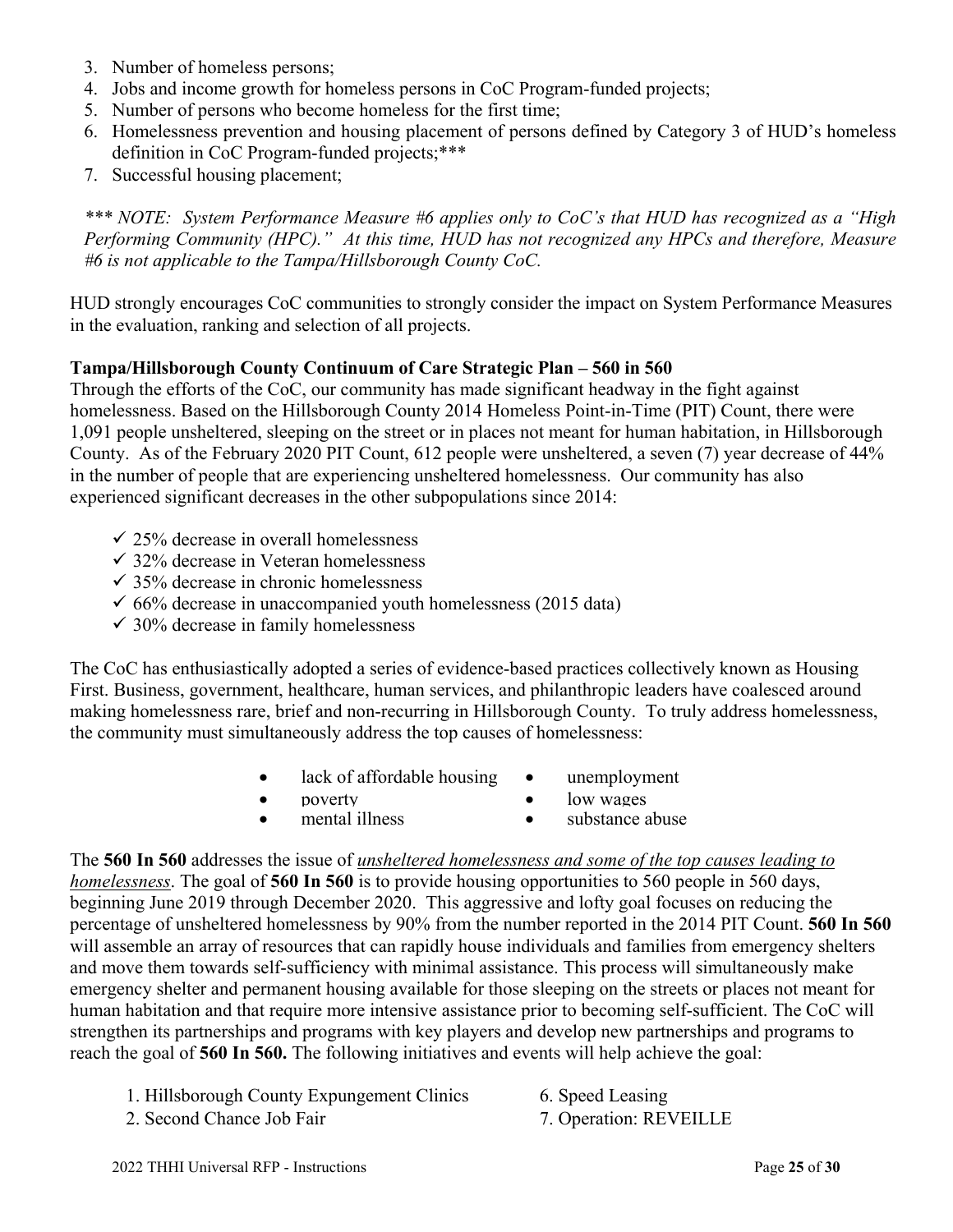4. *Hot Spot Mobile Outreach\** 9. Shared Housing

3. *C.A.S.H. Program* 8. Housing is Healthcare 5. *Rapid Exit from Shelters\** 10. The B.E.A.C.H. House Project

Therefore, proposals are being solicited to fund projects that have been identified as priorities within the Tampa/Hillsborough County Continuum of Care (CoC) as noted in the above list (*bold, italic\*)*

The order of priorities established by the CoC is as follows:

- 1. Street Outreach (Hot Spot Mobile Outreach)
- 2. Permanent Supportive Housing
- 3. Rapid Re-housing
- 4. Emergency Shelter (Community Housing Solutions Center/Bridge Housing concepts)
- 5. Coordinated Entry
- 6. Homelessness Prevention (targeted)

While the above funding priorities have been established for the 2022 Universal RFP, not all funding sources included can be used to fund all the project types listed in the funding priorities. For example, HUD-CoC funding cannot be used for emergency shelter, homelessness prevention or street outreach.

Proposed projects that clearly describe how the project will move the community forward to make homelessness rare, brief and non-recurring by achieving these goals and objectives set forth by HUD and the Tampa/Hillsborough County CoC will score higher and therefore be given higher consideration for funding.

# **SECTION VI: Proposal Evaluation and Selection**

All proposals submitted by the deadline will be competing in a multiple-phase process:

#### Phase 1 – Threshold Requirements – Eligibility Criteria to Apply and Proposal Requirements

Proposals will be reviewed by THHI staff for adherence to the *ELIGIBILITY CRITERIA to Apply and PROPOSAL REQUIREMENTS* stated in this RFP, to include:

- 1. Applicant Eligibility Applicant eligibility will be determined based on the eligibility to apply criteria, based on type of agency/funding, as described in Section IV, A and B of these instructions including the applicant is in good standing with the state of Florida and is not listed as an Excluded Party List.
- 2. Proposal Eligibility Proposal eligibility will be determined based on the submitted proposal containing no fatal flaws as listed in this RFP.

If THHI determines these standards are not met in accordance with the listed Fatal Flaws indicated above, the project will be rejected and the applicant agency notified by letter. THHI staff may consult with the Ranking and Review Committee in determine whether or not the standards were met. If the applicant and proposal are determined eligible, then the proposal will proceed to Phase 2 - Proposal Review, Scoring and Selection Process.

Phase 2 – Proposal Review, Scoring and Selection Process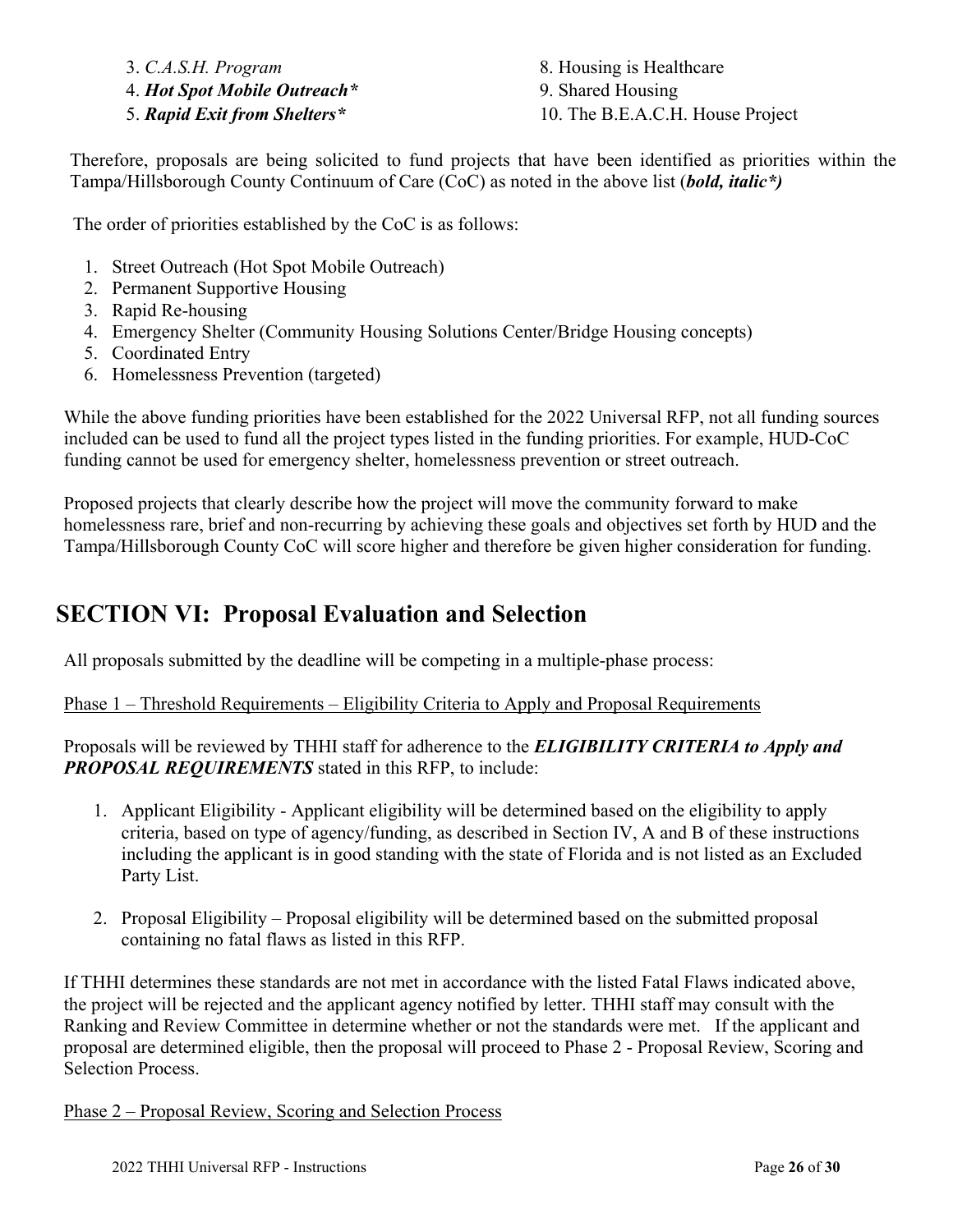Proposals that meet threshold criteria will be forward to the CoC Ranking and Review Committee and the THHI Board Application Review Committee for review and ranking.

A. The CoC Ranking and Review Committee Members will meet *(in-person or virtually as agreed upon by the Ranking and Review Committee members)* to review and score each project proposal using the THHI 2022 RFP Threshold and Scoring Criteria, with each proposal reviewed and scored by at least 3 members of the Committee. THHI staff will provide needed back up documentation, such as the applicant's agency's attendance at the monthly CoC meetings over the past 12 months, CoC Committee participation, and HMIS participation that will be used in completing the scoring.

Members of the Ranking and Review Committee who have a vested interested in a submitted project proposal will recluse themselves from scoring the project for which they have a vested interest. A vested interest includes being an employee, volunteer and/or board member of an applicant agency or other entity that is direct partner and/or would otherwise directly benefit of the proposed project.

B. The THHI Board Application Review Committee will be provided a summary of the proposals received and a summary of the Ranking and Review Committee scoring for each proposal. A copy of each proposal will be available to each THHI Board Application Review Committee member. The THHI Board Application Review Committee members will meet *(in person or virtually as determined by the THHI Application Review Committee members)* to review the project proposals information and Ranking and Review Committee documents. The THHI Board Application Review Committee will then determine a recommendation of funding to be presented to the THHI Board of Directors' for approval.

The THHI Board Application Review Committee recommendation of funding will include 1) recommendations for funding for projects in which funding is already available, recommendations for conditional awards for projects which funding is not currently available and 3) recommendations for non-funding. Projects that are conditionally awarded will be consider for appropriate funding opportunities if such funding is received by THHI.

C. The THHI Board of Directors of the will review the recommendation(s) for funding presented by the THHI Board Application Review Committee and will make final decision regarding which project(s) to award funding, including conditional awards.

#### Notice of Final Decision

Upon approval of the THHI Board of Directors, THHI staff will provide written notice to each project of the decision to award, conditionally award or not award the project funding within 10 business days following the Thursday, June 9, 2022 THHI Board of Directors' meeting.

#### **Appeals Process**

All eligible applicants submitting a project may appeal a decision of non-selection for funding. Appeals must be written and received by THHI no later than the tenth  $(10<sup>th</sup>)$  business day following the date for Notice of Conditional Selection or Non-Selection indicated in this RFP timeline. Appeals (one original) must be submitted to Lesa Weikel via email at WeikelL@THHI.org. It is incumbent upon agency submitting an appeal to verify that request has been received by deadline.

The notice of appeal must include a written statement specifying in detail each and every one of the grounds asserted for the appeal. The appeal must be signed by an individual authorized to represent the sponsor agency (i.e., Executive Director) and must include (highlight and cite) the specific sections of the application on which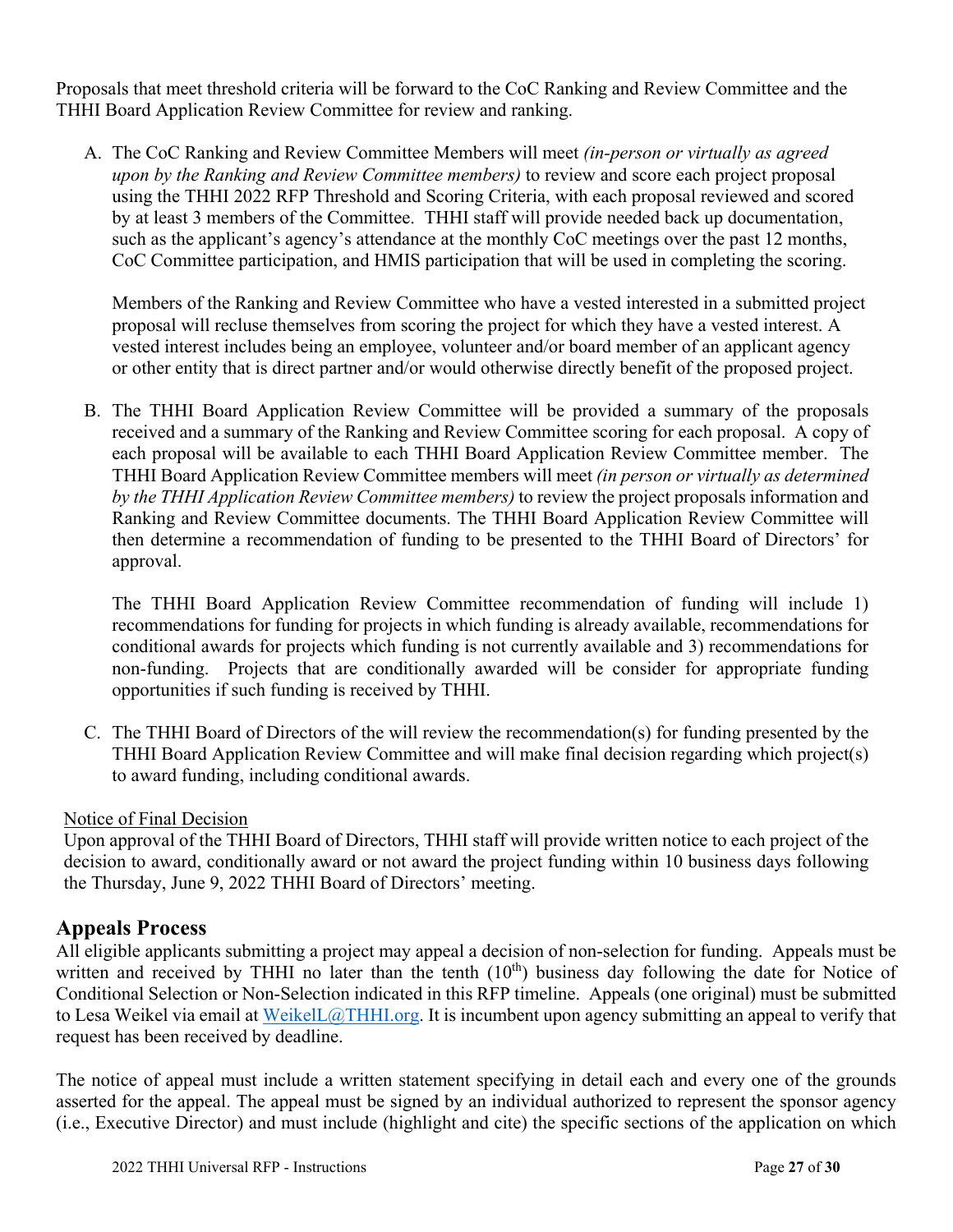the appeal is based. The appealing agency must specify facts and evidence sufficient for THHI to determine the validity of the appeal. That is, the notice of appeal must have attached the specific areas of the application being appealed and must also clearly explain why the information provided is adequate enough to gain additional points.

## **SECTION VII: Innovative and Effective Practices to Meet Identified Community Needs**

Proposed projects that offer something 'other than business as usual' and include innovative and effective best or next practices, will receive higher scores and considerations than those projects that are simply the continuation or capacity expansion of a current program in the community. THHI is seeking 'out of the box' proposals. Projects may be proposed that incorporate different component types and include additional partners (with an established agreement for the proposed project) to provide a specific service as part of an overall project proposal. Projects that incorporate all or part of the effective practice examples described below will be scored higher in the scoring and selection process.

**Permanent Supportive Housing** (PSH) is affordable rental housing linked to supportive services designed to enable persons with disabilities, including chronically homeless, to become and remain stably housed. National studies show that PSH is a cost-effective solution to chronic homelessness and can successfully house and stabilize vulnerable persons living on the street who previously often were believed to be beyond help. These citizens frequently confront serious, persistent issues such as addiction or alcoholism, mental illness, HIV/AIDS, and other serious challenges to be able to maintain stable housing, and thus require a more substantial level of care in a supportive housing environment to return to housing stabilization. PSH is an evidence-based practice that has been proven to be the most successful intervention for chronically and longterm homeless persons. HUD has independently verified that more than 80% of tenants in permanent supportive housing remain stably housed for more than one year. Effective PSH projects:

- Ensure ongoing housing (financial) assistance and case management/supportive services (directly or through linkages) for homeless individuals or families in permanent supportive housing project.
- Are low barrier and housing first focused
- Focus on housing plans and not service plans
- Utilize the community-wide Coordinated Entry Process which prioritizes persons for PSH according to their vulnerability to dying on the streets and their chronic homelessness status

Permanent Supportive Housing projects typically fall into one of the following 'structure' types:

- *Tenant Based Rental Assistance* clients are assisted in finding housing within the community/private rental market with the lease being established between the client and the landlord. The project provides rental/utility assistance based on the client's income in a manner determined by the funding source and voluntary supportive services are encouraged and offered. Leases should be standard leases that an "unassisted" tenant would receive.
- *Site Based* The housing property is owned and operated by the applicant for the purposes of providing PSH with supportive services typically on site. Tenants are charged a rent based on their household's income with voluntary supportive services encouraged and offered. Site Based projects are not recovery or 'transitional' housing projects; rather they operate similar to permanent housing that is offered within the community/private rental market with a lease/occupancy agreement similar to those within the private rental marker. Site Based projects are able to provide low barrier tenant criteria to be able to provide housing to persons with high rental barriers.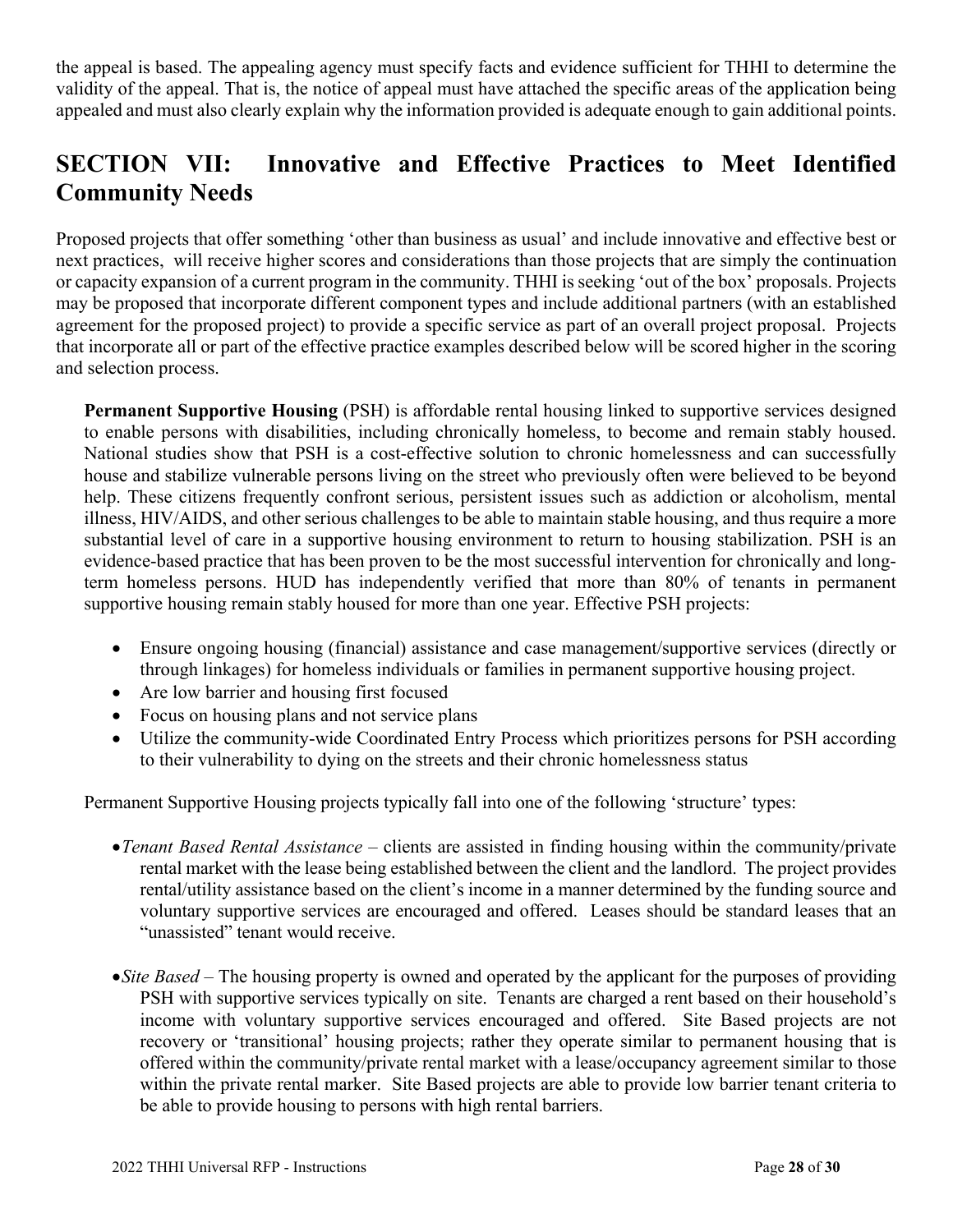*Leasing Project* – similar to Tenant Based Rental Assistance, however the applicant established master leases with landlords in the community/private rental market and subleases to the participants. Leases/sub-leases should be standard leases that an "unassisted" tenant would receive. Leasing projects can be a good match for a Shared Housing Project.

**Community Housing Solutions Center (CHSC) with Coordinated Entry Access Point** is a friendly, lowdemand environment that provides access to services, housing resources, emergency bridge shelter, and serves as a designated access point for the CoC's Coordinated Entry. A CHSC welcomes and engages homeless persons, and develops relationships with them in the effort to engage them in steps towards permanent housing. Services are provided to both residents and non-residents of the CHSC, and should include access to physical and mental health screening/services, transportation, showers, laundry facilities, case management, supportive services to assist with applications for benefits (i.e. SOAR), and an array of other services with the goal of helping persons move from homelessness to permanent housing as quickly as possible. The bridge/emergency shelter beds would be for up to 90 days. Law enforcement and designated mobile teams would have direct access to referring participants to the CHSC.

**Emergency Shelter/Transitional Housing + Rapid Rehousing (Rapid Exit)** is a project model that pairs the provision of emergency shelter or transitional housing with rapid rehousing funding to create 'rapid exit' options for the persons/households residing in the emergency shelter or transitional housing there by reducing the time a person/household remains homeless. *(Note: Under some RRH funding sources, residents of transitional housing are not eligible for the RRH funded services.)*

Transitional Housing + Rapid Rehousing is a newer project type recognized by HUD as eligible for new project funding since the FY2017 CoC Program Competition.

**Hot Spot Mobile Outreach** - To address the issue of unsheltered homelessness within several "hotspots" that are experiencing high rates of homelessness throughout Hillsborough County, THHI will collaborate with housing service providers and the current outreach teams within the CoC to coordinate Hot Spot Mobile Outreach (HSMO). Mobile outreach teams in the past have provided basic services (bus passes, snacks, water, blankets, etc.). By contrast, HSMO will be housing-centered. Mobile command centers will be established and remain at the hot spot locations for up to 30 days. Hot Spot Mobile Outreach projects may also serve as an access point of the Coordinated Entry System, may include hotel vouchers (ES) and focus on efforts to move persons from unsheltered to shelter situations while assisting in obtaining needed and critical documentation for housing program eligibility requirements.

**Targeted Bed Expansion –** An existing project that is able to expand their current capacity by adding additional beds to be dedicated to a specific target population, such as Unaccompanied Youth.

**Street Outreach and Engagement with Rapid Rehousing Component** - a street outreach project that includes short-term (3-6 months), rental assistance to move people directly into permanent housing. While this would require 2 project proposals to be submitted, due to being different project types, the linkage between the two can be clearly established in the program description.

**Project SOAR Specialists** – Inclusion of SOAR Specialist in a project proposal.

**Unaccompanied Youth (UAY) Focused Projects** – Projects that advance the development of the CoC's ability and capacity to effectively reach and provide housing-focused services to UAY and Parenting Youth households that is tailored to the needs of this population to include LGBT+ and pregnant youth. Such components/projects may include Street Outreach and dedicated UAY Coordinated entry Access point, low barrier emergency shelter/crisis housing shelter with rapid exit rapid rehousing, connections to mainstream and